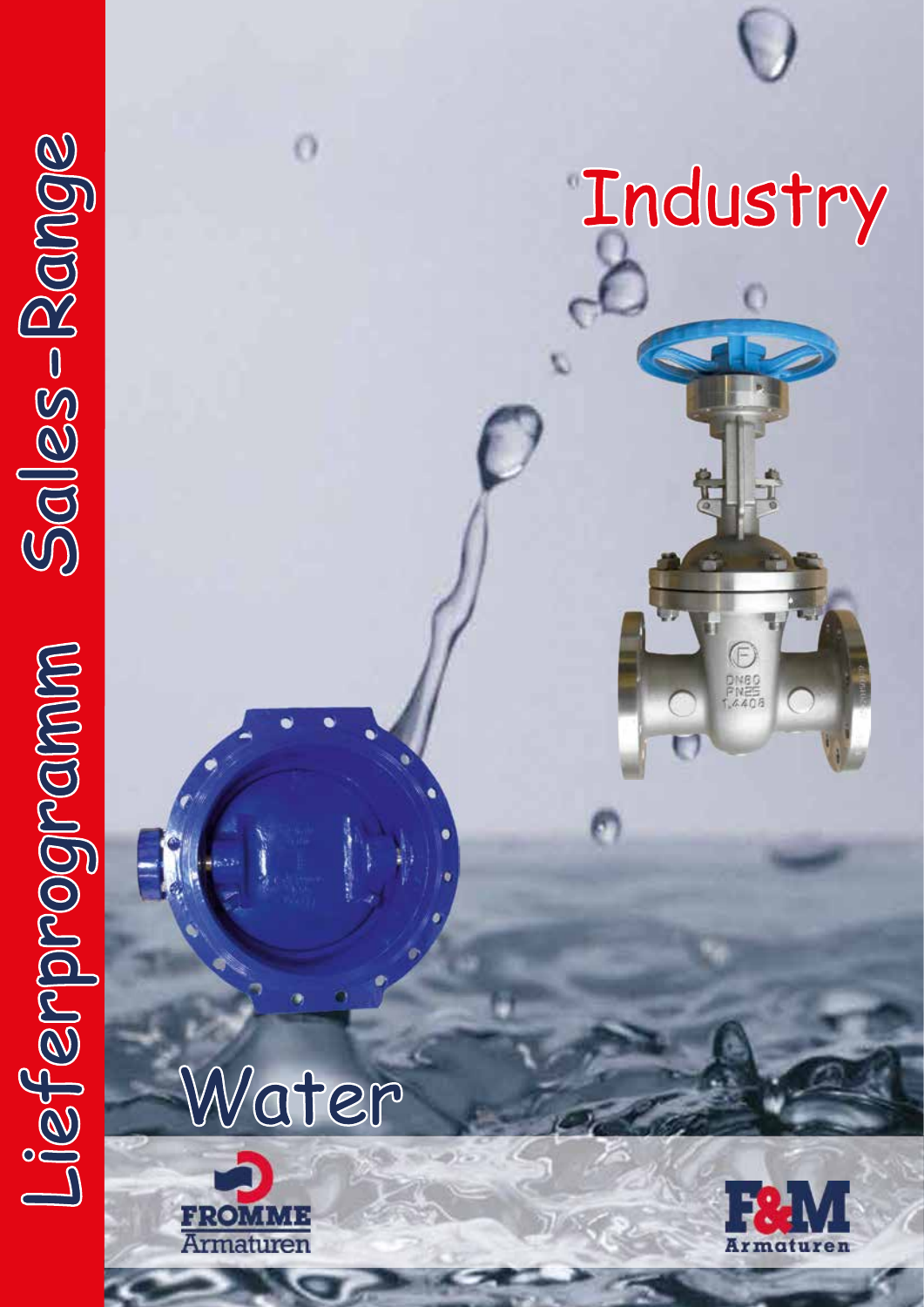### **Industry**

**Keilflachschieber DIN3352 - PN10 innenl. und außenl. Spindel Material: GJL-250 - metallisch dichtend Fig.011, 013** Gate valves (flat body) DIN3352 - PN10 inside and outside stem Material: cast iron - metal seat Fig.011, 013

**Einplattenschieber - PN10 EPDM-weichdichtend Material: EN-GJS-500-7 Fig.890** Knife gate valve - PN10 soft-sealing EPDM Material: ductil iron Fig.890



**Keilrundschieber DIN3352 - PN10-100 außenl. Spindel - metallisch dichtend Material: GP240GH+N / P250GH / 1.4408 Fig.030-033, 034,036, 037, 066, 067, 074-076** Gate valves (round body) DIN3352 - PN10-100 outside stem - metal seat Material: cast steel / forged steel / stainless steel Fig.030-033, 034, 036, 037, 066, 067, 074-076



**Keilflachschieber - PN10/16/25 innenl.Spindel - weichdichtend EPDM/NBR Material: GJS-500-7 - EKB-beschichtet Fig.800, 801, 804** Gate valve (flat body) - PN10/16/25 inside stem - soft-sealing EPDM/NBR

Material: ductil iron - epoxy coated Fig.800, 801, 804



**Keilflachschieber DIN3352 - PN10/16 außenl. Spindel - metallisch dichtend Material: GP240GH+N / 1.4408 Fig.052, 070**

Gate valves (flat body) DIN3352 - PN10/16 outside stem - metal seat Material: cast steel / stainless steel Fig.052, 070



**Keilovalschieber - PN10/16/25 innenl. Spindel - weichdichtend EPDM/NBR Material: GJS-500-7 - EKB-beschichtet Fig.802, 803, 805**

Gate valve (oval body) - PN10/16/25 inside stem - soft-sealing EPDM/NBR Material: ductil iron - epoxy coated Fig.802, 803, 805



**Keilovalschieber - PN10/16 innenl. Spindel - Bronze dichtend Material: GJS-500-7 - EKB-beschichtet Fig.870, 871, 872(Flach)** Gate valve (oval) - PN10/16 inside stem - bronze sealing Material: ductil iron - epoxy coated

**Sonderausführungen** / specials - **Siebe** / screens - **Entleerungsstopfen** / empty screw - **öl- u. fettfrei** / oil- + grease free

Fig.870, 871, 872(flat)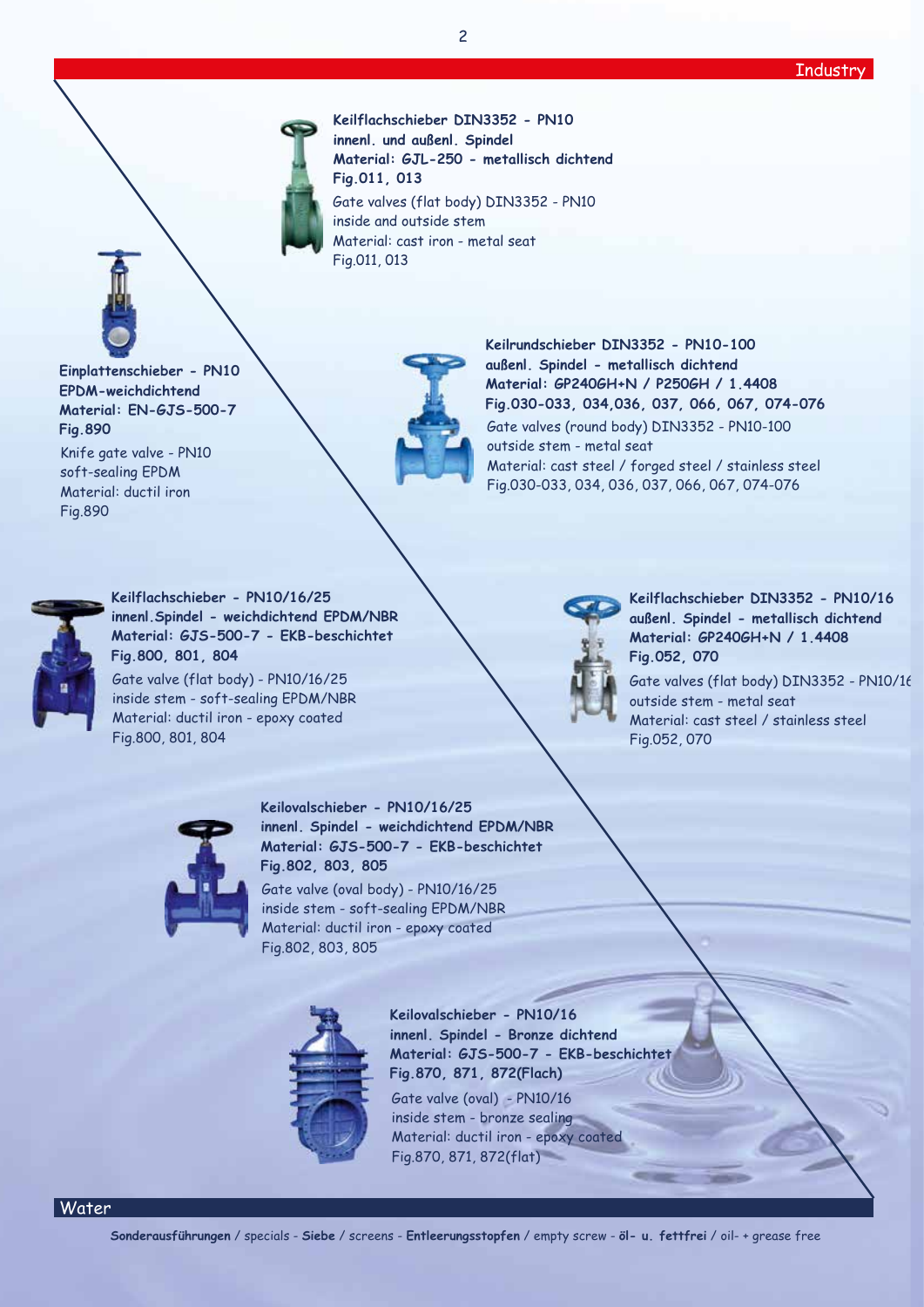**Absperrventile DIN3356 - PN16-100 außenl. Spindel - metallisch dichtend Material: GJL-250 / GP240GH+N Fig.101, 120-122, 150, 151** Globe valves DIN3356 - PN10-100

outside stem - metal seat Material: cast iron / cast steel Fig.101, 120-122, 150, 151



**Material: GP240GH+N / 1.4408**

Material: cast steel / stainless steel

**Fig.114, 231, 241**

Fig.114, 231, 241

outside stem - metal seat

**Absperrventile DIN3356 - PN16-100 außenl. Spindel - metallisch dichtend Material: 1.4408 Fig.201, 211, 220, 221** Globe valves DIN3356 - PN16-100 outside stem - metal seat Material: stainless steel Fig.201, 211, 220, 221



**Flanschadapter - PN10-25 Flexible / Universal - EKB-Beschichtung Material: EN-GJS-400-15 Fig.830, 831, 832**

Flange adaptor - PN10-25 Flexible / Universal - epoxy coating Material: EN-GJS-400-15 Fig.830, 831, 832



**Quick Adapter - PN10/16 PE / PVC - EKB-Beschichtung Material: EN-GJS-400-15 Fig.834, 835, 836, 837** Quick Adaptor - PN10/16 PE / PVC - epoxy-coating Material: EN-GJS-400-15 Fig.834, 835, 836, 837



**Kraftschlüssige Flanschadapter - PN10/16 Flansch DIN EN 1092-2 Material: EN-GJS-400-15 Fig.838, 839** Restraint Flange - PN10/16 Flange DIN EN 1092-2

Material: EN-GJS-400-15 Fig.838, 839



**Ausbaustücke - PN10/16 Flansch DIN EN 1092-2 Material: EN-GJS-400-15 Fig.840, 841, 842, 843**

Dismantling joint - PN10/16 Flange DIN EN 1092-2 Material: EN-GJS-400-15 Fig.840, 841, 842, 843



**Rückschlagventile DIN3356 - PN16/40 mit Feder - metallisch dichtend Material: GP240GH+N / 1.4408 Fig.261, 281, 282** Globe check valves DIN3356 - PN16/40 with Spring - metal seat Material: cast steel / stainless steel Fig.261, 281, 282

## Water

**PTFE Abdichtung /** PTFE gaskets-packings **- Umführungen /** by-pass **- Kettenräder /** chain wheels **- Hubanzeige /** position indicator

3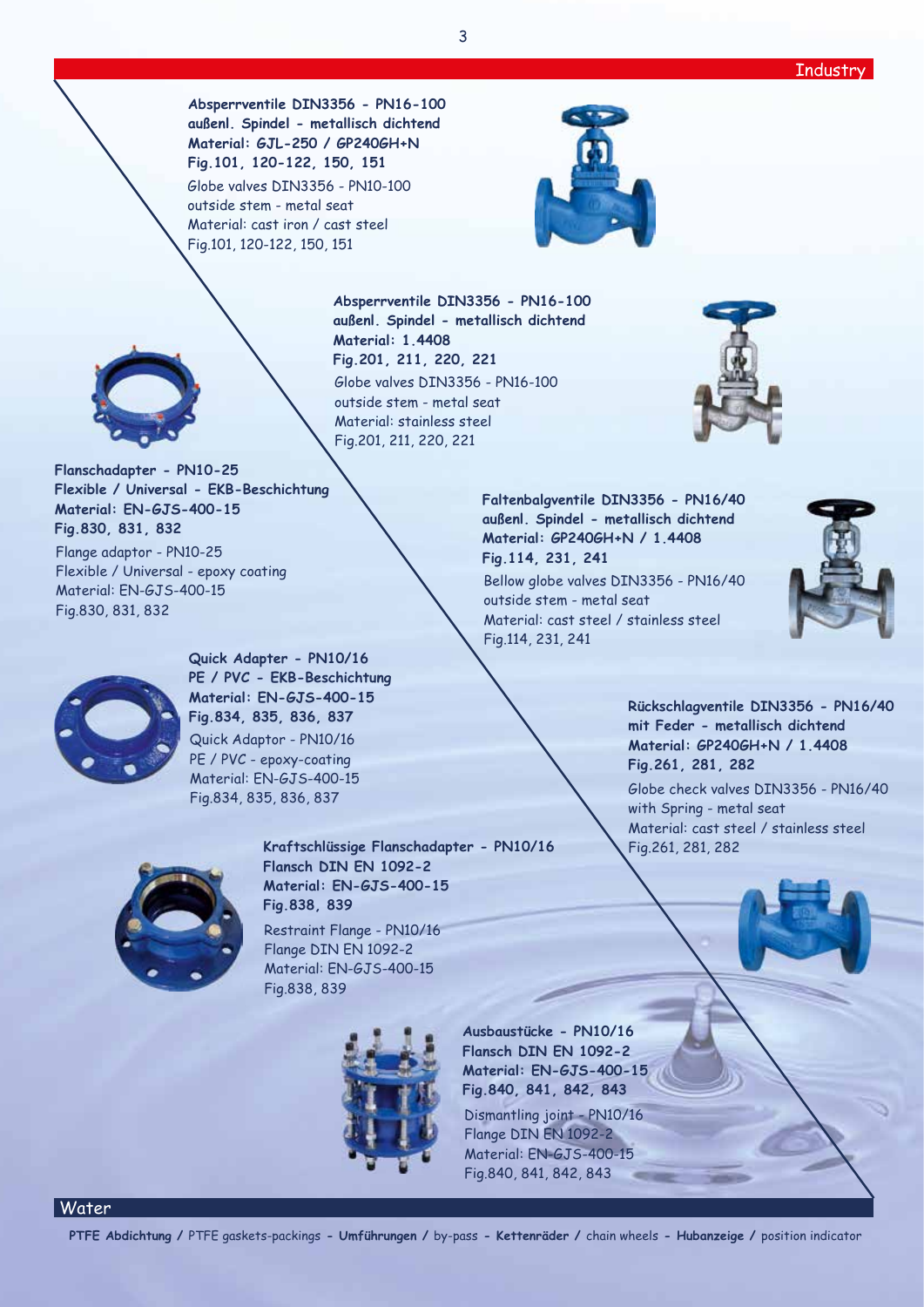

**Schmutzfänger Y-Form - PN10-40 Siebe aus Edelstahl Material: GJL-250 / GP240GH+N / 1.4408 Fig.305, 316, 350-352, 380, 385**

Strainers Y-Form - PN10-40 Screens in stainless steel Material: cast iron / cast steel / stainless steel Fig.305, 316, 350-352, 380, 385





**innenl.Welle / Hebel+Gewicht(nur in GG-25) Material: GJL-250 / GP240GH+N / 1.4408 Fig.401, 406, 451-453, 461** Swing check valve - PN10-40

**Rückschlagklappen PN10-40**

inside shaft / lever+weight(only in cast iron) Material: cast iron / cast steel / stainless steel Fig.401, 406, 451-453, 461



**Rückschlagklappe PN10/16 voller Durchgang - weichdichtend EPDM Material: EN-GJS-500-7 Fig.810, 811**

Swing check valve - PN10/16 full bore - soft-sealing EPDM Material: EN-GJS-500-7 Fig.810, 811



**Schmutzfänger PN10/16 Sieb in 1.4301 - EKB-Beschichtung Material: EN-GJS-500-7 Fig.819, 820** Strainer PN10/16 Screen in 1.4301 - epoxy coating Material: EN-GJS-500-7 Fig.819, 820



**Entlüftungsventil PN16 Einkammer / Doppelkammer Material: EN-GJS-500-7 Fig.825, 826**

Air release valve PN16 one chamber/ double chamber Material: EN-GJS-500-7 Fig.825, 826



**Kugel-Rückschlagventil PN10/16 Kugel NBR gummiert Material: EN-GJS-500-7 Fig.888, 889**

Ball check valve PN10/16 Ball NBR vulcanized Material: EN-GJS-500-7 Fig.888, 889

**Abwasser-Rückschlagklappen PN10 freier Durchgang - weichdichtend EKB-beschichtet Material: GJL-250 / GJS-500-7** 

**Fig.409**

Sewage swing check valve - PN10 full bore - soft sealing epoxy coated Material: cast iron / ductil iron Fig.409





Water

**Drosselkegel / throttling plug - Feststellschraube / lockscrew - ISO-Flansch / ISO-flange - E-Antrieb / Electric actuator**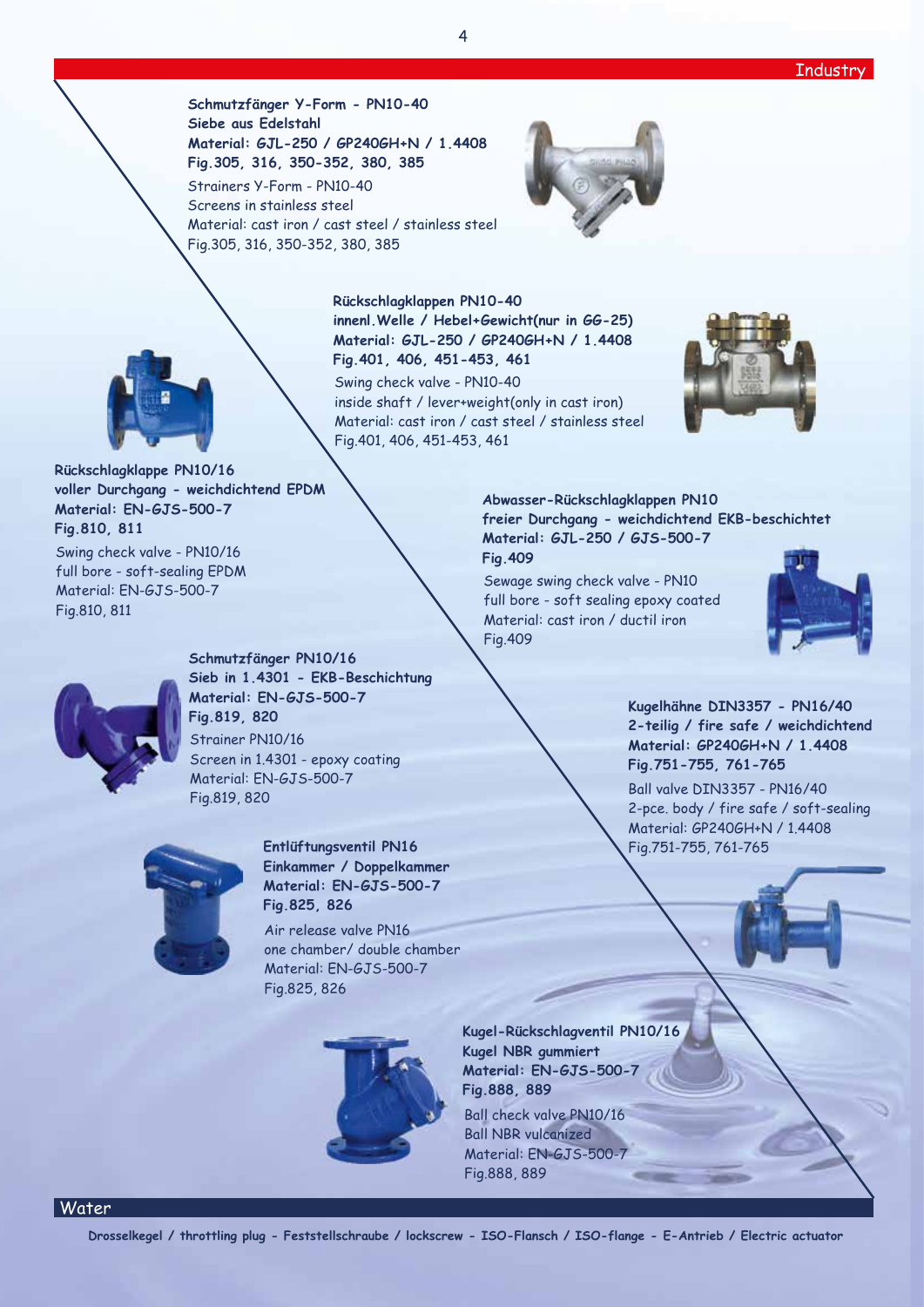**ANSI - Schieber - class 150-800 außenl. Spindel - trim 8 Material A 105 / A 216 WCB Fig.040, 041, 042, 048** ANSI - gate valves - class 150-800 o.s. & y. - trim 8

Material: A 105 / A 216 WCB Fig.040, 041, 042, 048



**Absperrklappe PN6-25 doppelt exzentrisch Material: EN-GJS-400-15 Fig.900, 901, 902, 903** Butterfly valve PN6-25 double eccentric Material: EN-GJS-400-15

> **Absperrklappe PN2,5-16 dreifach exzentrisch**

**Fig.910-913, 915-918** Butterfly valve PN2,5-16

triple eccentric

Fig.910-913, 915-918

**Material: Q235 / Scheibe WCB + CF8**

Material: Q235 / disc WCB + CF8

**ANSI - Ventile - class 150-800 außenl. Spindel - trim 8 Material A 105 / A 216 WCB Fig.140, 141, 142, 148** ANSI - globe valves - class 150-800 o.s. & y. - trim 8 Material: A 105 / A 216 WCB Fig.140, 141, 142, 148



Fig.900, 901, 902, 903 **ANSI - Rückschlagklappen - class 150-600 innenl. Welle - trim 8 Material A 105 / A 216 WCB Fig.490, 491, 492** ANSI - swing check valves - class 150-600 inside shaft - trim 8 Material: A 105 / A 216 WCB Fig.490, 491, 492



**ANSI - Schmutzfänger - class 150-300 weichdichtend, Material: WCB / CF8 / CF8M Fig.390, 391, 393, 394, 396, 397**

ANSI - strainers - class 150-300 soft-sealing, material: WCB / CF8 / CF8M Fig.390, 391, 393, 394, 396, 397

> **ANSI - Kugelhähne - class 150-300 weichdichtend, Material: WCB / CF8M Fig.740, 741, 744, 745**

ANSI - ball valves - class 150-300 soft-sealing, Material: WCB / CF8M Fig.740, 741, 744, 745



**Absperrklappe PN2,5-16 dreifach exzentrisch Material: A276-304 / Scheibe CF8 + CF8M Fig.920-923, 926-929** Butterfly valve PN2,5-16 triple eccentric

Material: A276-304 / disc CF8 + CF8M Fig.920-923, 926-929



**Absperrklappe PN2,5-16 dreifach exzentrisch Material: A276-316 / Scheibe CF8M Fig.930-933** Butterfly valve PN2,5-16 triple eccentric Material: A276-316 / disc CF8M Fig.930-933

Water

5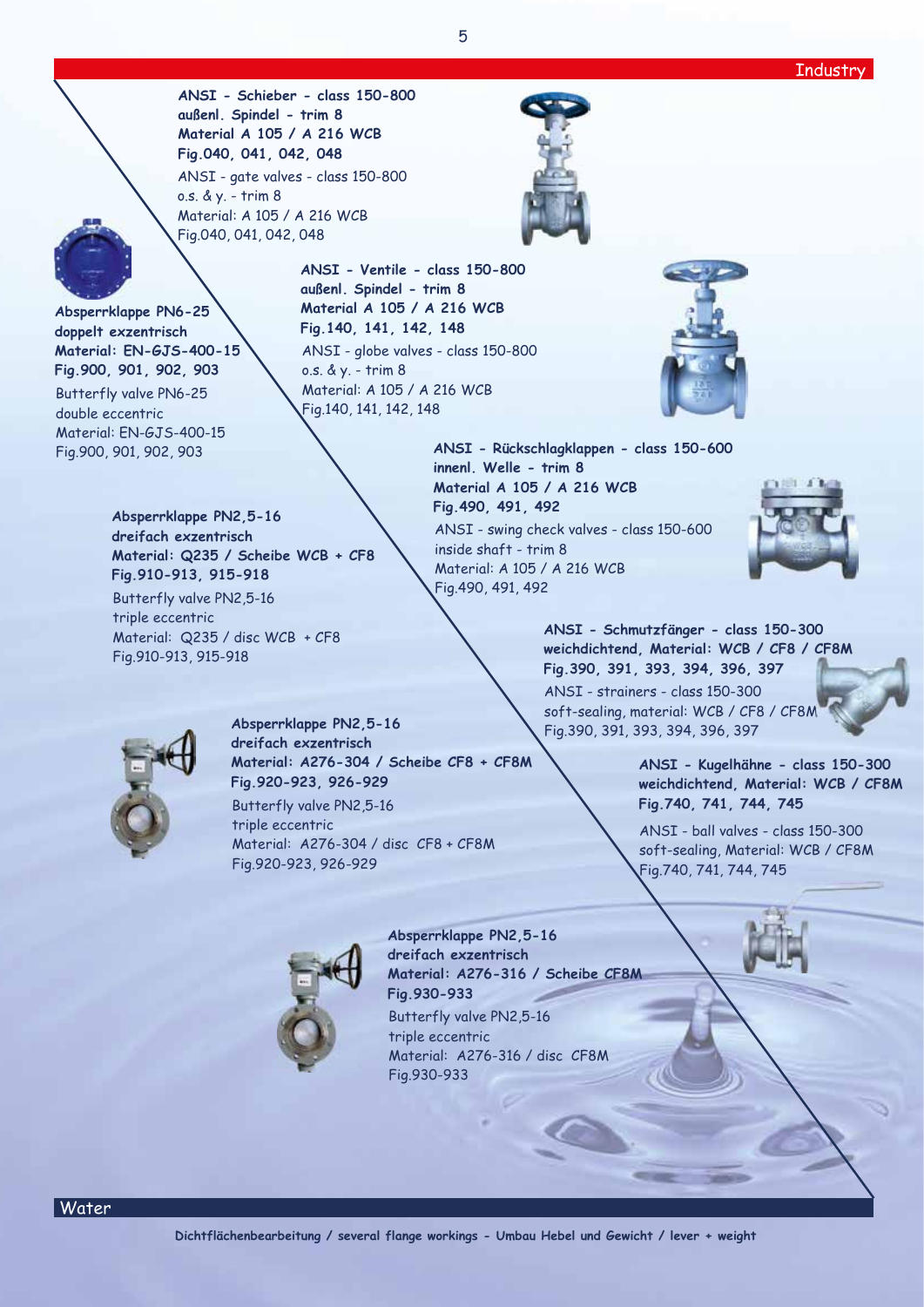| Schieber                         |    |    |                |                 |                |                     |                     |                |                     |                |                     |        |                |                |                |        |                     |                |                     |                |                     |          |                     |   |   |   |                |                                                                             |                |
|----------------------------------|----|----|----------------|-----------------|----------------|---------------------|---------------------|----------------|---------------------|----------------|---------------------|--------|----------------|----------------|----------------|--------|---------------------|----------------|---------------------|----------------|---------------------|----------|---------------------|---|---|---|----------------|-----------------------------------------------------------------------------|----------------|
| gate valves                      | 15 | 20 | 25             | 32              | 40             | 50                  | 65                  | 80             | 100                 | 125            | 150                 | 200    | 250            | 300 350        |                |        |                     |                |                     |                |                     |          |                     |   |   |   |                | 400 450 500 600 700 800 900 1000 1100 1200 1400 1500 1600 1800 2000         |                |
| 011/013                          |    |    |                |                 | п              | п                   | о                   | п              | о                   | ٠              | о                   | T.     | п              | п              |                |        |                     |                |                     |                |                     |          |                     |   |   |   |                |                                                                             |                |
| 030                              |    |    |                |                 |                |                     |                     |                |                     |                |                     | п      | □              | п              | о              | п      |                     | п              | о                   |                |                     |          |                     |   |   |   |                |                                                                             |                |
| 031                              |    |    |                |                 |                |                     | □                   | ٠              | п                   | ٠              | п                   | п      | п              | п              | о              | ٠      |                     | п              | п                   |                |                     |          |                     |   |   |   |                |                                                                             |                |
| 032                              |    |    |                |                 |                |                     | п                   | п              | Ξ                   | п              | п                   | п      | п              | п              | о              | ٠      |                     | п              | Ξ                   |                |                     |          |                     |   |   |   |                |                                                                             |                |
| 033                              |    |    |                |                 |                | п                   | о                   | п              | □                   | ٠              | п                   | п      | □              | п              | о              | п      |                     | п              |                     |                |                     |          |                     |   |   |   |                |                                                                             |                |
| 034                              | п  | ٠  | $\blacksquare$ | п               | п              | п                   |                     |                |                     |                |                     |        |                |                |                |        |                     |                |                     |                |                     |          |                     |   |   |   |                |                                                                             |                |
| 036/037                          |    |    |                |                 |                | п                   | ο                   | п              | о                   |                | □                   | п      | п              | п              |                |        |                     |                |                     |                |                     |          |                     |   |   |   |                |                                                                             |                |
|                                  |    |    |                |                 |                | п                   | о                   | п              | п                   | ٠              | п                   | ٠      | п              | п              | $\blacksquare$ | ٠      |                     |                |                     |                |                     |          |                     |   |   |   |                |                                                                             |                |
| 052                              |    |    |                |                 |                | ٠                   | □                   | п              | □                   |                | □                   | п      | □              | п              |                |        |                     |                |                     |                |                     |          |                     |   |   |   |                |                                                                             |                |
| 066/067                          |    |    |                |                 |                |                     | о                   |                |                     |                |                     |        | $\blacksquare$ |                | п              |        |                     |                |                     |                |                     |          |                     |   |   |   |                |                                                                             |                |
| 070                              |    |    |                |                 |                | ٠                   |                     | п              | ο                   | ٠              | □                   | п      |                | п              |                |        |                     |                |                     |                |                     |          |                     |   |   |   |                |                                                                             |                |
| 075/076                          |    |    |                |                 |                |                     | $\blacksquare$      | п              | п                   | $\blacksquare$ | п                   | п      | п              | п              | о              | ٠      |                     |                |                     |                |                     |          |                     |   |   |   |                |                                                                             |                |
| 074                              |    |    |                |                 |                | ٠                   | □                   | п              | п                   | ٠              | □                   | ٠      | п              | ٠              |                |        |                     |                |                     |                |                     |          |                     |   |   |   |                |                                                                             |                |
| 800                              |    |    |                |                 | $\blacksquare$ | $\blacksquare$      | ο                   | п              | о                   | ٠              | ο                   | п      | п              | п              | о              | п      | о                   | п              | ο                   |                |                     |          |                     |   |   |   |                |                                                                             |                |
| 801                              |    |    |                |                 |                |                     |                     |                |                     |                |                     | п      | п              | ٠              | о              | п      | $\blacksquare$      | п              | $\blacksquare$      | $\blacksquare$ | $\blacksquare$      | ٠        | о                   |   |   |   |                |                                                                             |                |
| 802                              |    |    |                |                 | п              | $\blacksquare$      | $\blacksquare$      | $\blacksquare$ | о                   | $\blacksquare$ | п                   | п      | п              | П              | о              | ٠      | $\blacksquare$      | п              |                     |                |                     |          |                     |   |   |   |                |                                                                             |                |
| 803                              |    |    |                |                 |                |                     |                     |                |                     |                |                     | Е      | □              | п              | □              | о      | о                   | п              | о                   | $\blacksquare$ | $\blacksquare$      | п        |                     |   |   |   |                |                                                                             |                |
| 804                              |    |    |                |                 | п              | ٠                   | о                   | п              | о                   | ٠              | п                   | п      | п              | п              |                |        |                     |                |                     |                |                     |          |                     |   |   |   |                |                                                                             |                |
| 805                              |    |    |                |                 | $\blacksquare$ | п                   | Ξ                   | ٠              | ο                   | ٠              | □                   | г      | П              | п              |                |        |                     |                |                     |                |                     |          |                     |   |   |   |                |                                                                             |                |
| 870                              |    |    |                |                 |                |                     |                     |                |                     |                |                     |        |                |                | о              | п      | п                   | $\blacksquare$ | $\blacksquare$      | ٠              | $\blacksquare$      | ٠        | $\blacksquare$      | ٠ | п | ٠ | п              | ٠                                                                           | $\blacksquare$ |
| 871                              |    |    |                |                 |                |                     |                     |                |                     |                |                     |        |                |                | о              | п      | о                   | п              | о                   | п              |                     |          |                     |   |   |   |                |                                                                             |                |
| 872                              |    |    |                |                 |                |                     |                     |                |                     |                |                     |        |                |                | П              | п      | п                   | п              | п                   | п              | □                   | ٠        | □                   |   |   |   |                |                                                                             |                |
| 890                              |    |    |                |                 |                | $\blacksquare$      | □                   | о              | $\blacksquare$      | $\blacksquare$ | п                   | п      | п              | □              | п              | □      | п                   | п              | $\Box$              |                |                     |          |                     |   |   |   |                |                                                                             |                |
| Ventile                          |    |    |                |                 |                |                     |                     |                |                     |                |                     |        |                |                |                |        |                     |                |                     |                |                     |          |                     |   |   |   |                |                                                                             |                |
| globe valves                     | 15 | 20 | 25             | 32              | 40             | 50                  | 65                  | 80             | 100                 | 125            | 150                 |        | 200 250        |                |                |        |                     |                |                     |                |                     |          |                     |   |   |   |                | 300 350 400 450 500 600 700 800 900 1000 1100 1200 1400 1500 1600 1800 2000 |                |
| 101                              | п  | ٠  | п              | п               | о              | п                   | о                   | П              | о                   | п              | п                   | п      |                |                |                |        |                     |                |                     |                |                     |          |                     |   |   |   |                |                                                                             |                |
| 114                              | п  | ٠  | п              | о               | п              | $\blacksquare$      | $\blacksquare$      | о              | о                   | Ξ              | п                   | п      | п              | $\blacksquare$ |                |        |                     |                |                     |                |                     |          |                     |   |   |   |                |                                                                             |                |
| 121                              | п  | D. | п              | Ξ               | п              | ٠                   | □                   | α              | п                   | α.             | п                   | п      | $\blacksquare$ |                |                |        |                     |                |                     |                |                     |          |                     |   |   |   |                |                                                                             |                |
| 150/151                          |    |    |                |                 |                | о                   | □                   | Ξ              | п                   | ▫              | Ξ                   | о      |                |                |                |        |                     |                |                     |                |                     |          |                     |   |   |   |                |                                                                             |                |
| 201                              |    |    |                |                 |                |                     | □                   | о              | о                   | о              | □                   | о      | о              |                |                |        |                     |                |                     |                |                     |          |                     |   |   |   |                |                                                                             |                |
| 211                              | п  | п  | о              | Ξ               | п              | п                   | о                   | о              | п                   | п              | п                   | о      | о              |                |                |        |                     |                |                     |                |                     |          |                     |   |   |   |                |                                                                             |                |
|                                  |    |    |                |                 |                | о                   | □                   | о              | п                   | Ξ              | □                   | о      |                |                |                |        |                     |                |                     |                |                     |          |                     |   |   |   |                |                                                                             |                |
| 220/221                          |    |    |                |                 |                |                     |                     |                |                     |                |                     |        | $\blacksquare$ |                |                |        |                     |                |                     |                |                     |          |                     |   |   |   |                |                                                                             |                |
| 231                              | п  |    |                |                 |                |                     | о                   | с              | п                   | σ<br>α.        | □<br>п              | п<br>п | п              | □<br>п         |                |        |                     |                |                     |                |                     |          |                     |   |   |   |                |                                                                             |                |
| 241                              |    | п  | о              | ■               | п              | п                   | □                   | α              | п                   |                |                     |        |                |                |                |        |                     |                |                     |                |                     |          |                     |   |   |   |                |                                                                             |                |
| 261                              | п  | п  | п              | □               | п              | п                   | о                   | о              | о                   | σ              | п                   | п      | п              |                |                |        |                     |                |                     |                |                     |          |                     |   |   |   |                |                                                                             |                |
| 281                              |    |    |                |                 |                |                     | □                   | □              | п                   | п              | $\blacksquare$      | п      |                |                |                |        |                     |                |                     |                |                     |          |                     |   |   |   |                |                                                                             |                |
| 282                              | 미  | ٠  | $\blacksquare$ | Ξ               | $\blacksquare$ | ٠                   | 회                   | $\blacksquare$ | $\blacksquare$      | $\blacksquare$ | $\vert \cdot \vert$ | ٠      |                |                |                |        |                     |                |                     |                |                     |          |                     |   |   |   |                |                                                                             |                |
| Adapter/Ausbaustücke<br>adaptor/ |    |    |                |                 |                |                     |                     |                |                     |                |                     |        |                |                |                |        |                     |                |                     |                |                     |          |                     |   |   |   |                |                                                                             |                |
| dismantling joints               | 15 | 20 | 25             | 32 <sup>2</sup> | 40             | 50                  | 65                  |                | 80 100              | 125            | 150                 | 200    | 250            | 300            | 350            | 400    | 450                 | 500 600        |                     | 700 800        |                     | 900 1000 |                     |   |   |   |                | 1100 1200 1400 1500 1600 1800 2000                                          |                |
| 830                              |    |    |                |                 |                |                     |                     | п              | $\blacksquare$      | о              | п                   | п      | п              | п              | п              | п      | п                   | $\blacksquare$ | $\blacksquare$      | П              | п                   | п        | п                   | п | п |   |                |                                                                             |                |
| 831                              |    |    |                |                 |                | Ξ                   | $\blacksquare$      | α              | $\blacksquare$      | □              | п                   | о      | п              | о              | о              | ▫      | п                   | о              | $\blacksquare$      | $\blacksquare$ | Ξ                   | Ξ        | о                   |   | о |   |                |                                                                             |                |
| 832                              |    |    |                |                 |                | о                   | □                   | о              | п                   | о              | о                   | п      | п              | □              | п              | о      | п                   | о              | о                   |                |                     |          |                     |   |   |   |                |                                                                             |                |
| 834                              |    |    |                |                 |                |                     |                     |                |                     |                |                     | □      | □              | о              | о              | о      |                     |                |                     |                |                     |          |                     |   |   |   |                |                                                                             |                |
|                                  |    |    |                |                 |                | о                   | □                   | о              | п                   | $\blacksquare$ | п                   | п      | п              | □              | о              | □      |                     |                |                     |                |                     |          |                     |   |   |   |                |                                                                             |                |
|                                  |    |    |                |                 |                |                     |                     |                |                     |                |                     | п      | п              | □              | о              | □      |                     |                |                     |                |                     |          |                     |   |   |   |                |                                                                             |                |
| 835                              |    |    |                |                 |                | $\blacksquare$      | $\blacksquare$      | $\blacksquare$ | п                   | $\blacksquare$ | □                   | о      | п              | □              | о              | □      |                     |                |                     |                |                     |          |                     |   |   |   |                |                                                                             |                |
| 836                              |    |    |                |                 |                |                     |                     |                |                     |                |                     | п      | п              | О              |                |        |                     |                |                     |                |                     |          |                     |   |   |   |                |                                                                             |                |
| 837                              |    |    |                |                 |                |                     |                     | □              | п                   | □              | □                   | г      | □              | о              |                |        |                     |                |                     |                |                     |          |                     |   |   |   |                |                                                                             |                |
| 838                              |    |    |                |                 |                |                     |                     |                |                     |                |                     |        |                |                |                |        |                     | п              |                     |                |                     |          |                     |   |   |   |                |                                                                             |                |
| 839                              |    |    |                |                 |                | □                   | □                   |                |                     |                |                     |        |                |                |                |        |                     |                |                     |                |                     |          |                     |   |   |   |                |                                                                             |                |
| 840                              |    |    |                |                 | п              | о                   | Ξ                   | П              | п                   | п              | п                   | п      | п              | п              | п              | п      | п                   |                | $\blacksquare$      | п              | Ξ                   | o        | п                   |   | п | п | п              | $\blacksquare$<br>о                                                         |                |
| 841                              |    |    |                |                 | п              | о                   | □                   | □              | □                   | п              | □                   | □      | ▫              | □              | П              | □      | о                   | О              | ο                   | о              | о                   | □        | ο                   |   | п | г | □              | П                                                                           | г              |
| 842<br>843                       |    |    |                |                 | п              | о<br>$\blacksquare$ | $\blacksquare$<br>□ | П<br>□         | $\blacksquare$<br>п | п<br>□         | п<br>п              | п<br>Е | п<br>о         | П<br>п         | п<br>п         | □<br>□ | $\blacksquare$<br>п | п<br>о         | $\blacksquare$<br>п | п<br>о         | $\blacksquare$<br>п | □<br>п   | $\blacksquare$<br>ō |   | п | о | $\blacksquare$ | П                                                                           | $\blacksquare$ |

Industry

Water

Industry

Water

andere Nennweiten auf Anfrage **START I** 

other dimensions on request

**Oberflächenbeschichtungen** / surface coating - **Endschalter** / limit switches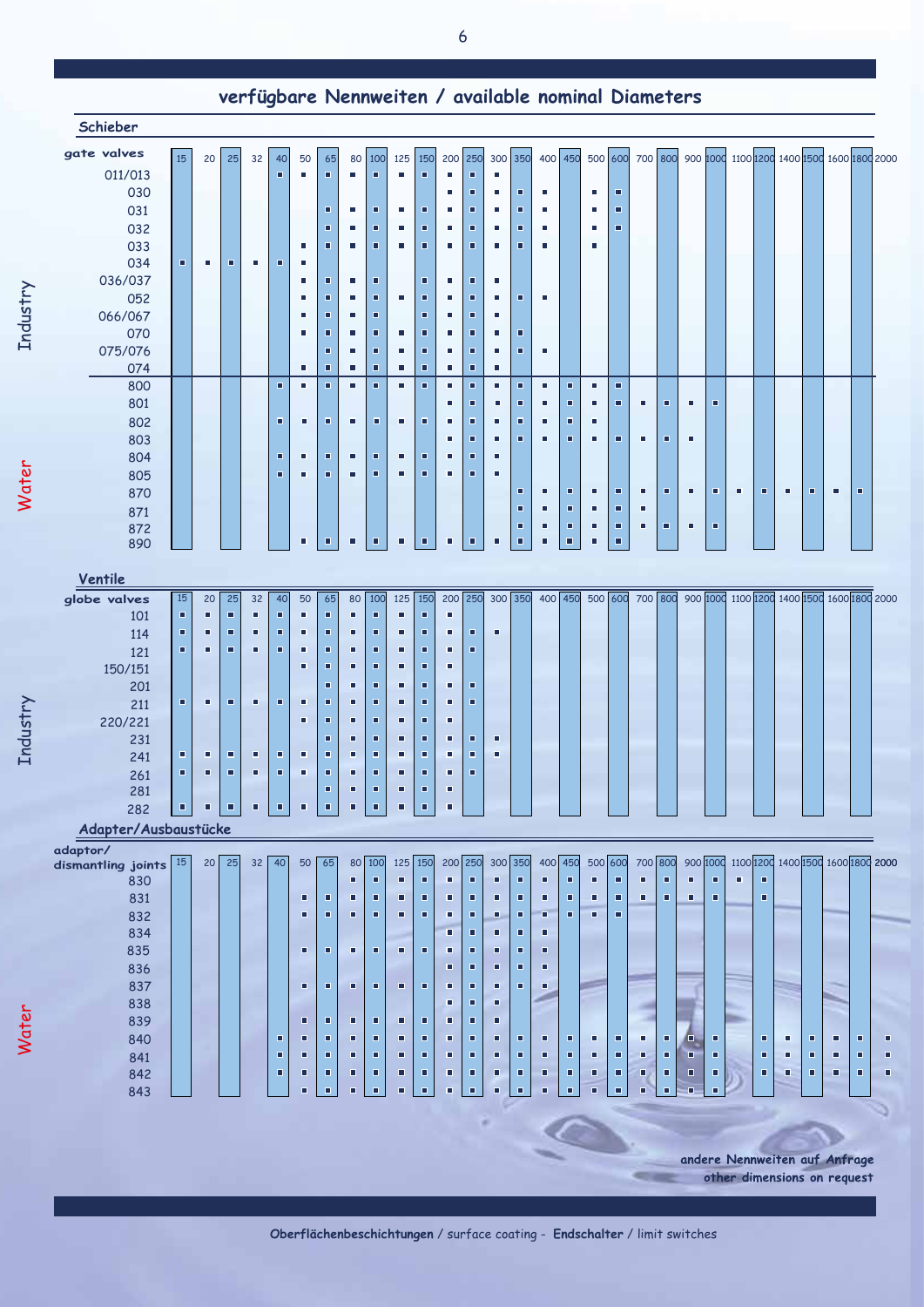| <b>Klappen</b>            |                |           |                     |               |                                  |                |                                  |                |                     |                |                     | ver rugbare remiwerten / avanable nominar blamerers |                |                       |                |         |       |         |     |         |  |  |  |  |                                                                     |
|---------------------------|----------------|-----------|---------------------|---------------|----------------------------------|----------------|----------------------------------|----------------|---------------------|----------------|---------------------|-----------------------------------------------------|----------------|-----------------------|----------------|---------|-------|---------|-----|---------|--|--|--|--|---------------------------------------------------------------------|
| swing check               | 15             | 20        | 25                  | 32            | 40                               | 50             | 65                               | 80             | 100                 | 125            | 150                 | 200 250                                             |                |                       | 300 350        |         |       |         |     |         |  |  |  |  | 400 450 500 600 700 800 900 1000 1100 1200 1400 1500 1600 1800 2000 |
| 400/401                   |                |           |                     |               |                                  | ٠              | п                                | ×.             | o                   | ٠              | Ξ                   | ×                                                   | п              |                       |                |         |       |         |     |         |  |  |  |  |                                                                     |
| 406/407                   |                |           |                     |               |                                  | п              | о                                | ٠              | о                   | ٠              | $\blacksquare$      | п                                                   | п              |                       |                |         |       |         |     |         |  |  |  |  |                                                                     |
| 409<br>451                |                |           |                     |               |                                  | ٠<br>٠         | п<br>$\blacksquare$              | ٠<br>٠         | п<br>$\blacksquare$ | ш<br>٠         | п<br>$\blacksquare$ | ×<br>п                                              | п              | ٠                     |                |         |       |         |     |         |  |  |  |  |                                                                     |
| 452/453                   |                |           |                     |               |                                  | ٠              | п                                | ٠              | ٠                   | ٠              | п                   | п                                                   |                |                       |                |         |       |         |     |         |  |  |  |  |                                                                     |
| 461                       |                |           |                     |               |                                  | ٠              | п                                | ٠              | $\blacksquare$      | ٠              | $\blacksquare$      | ٠                                                   |                |                       |                |         |       |         |     |         |  |  |  |  |                                                                     |
| 810                       |                |           |                     |               |                                  |                |                                  |                |                     |                |                     | $\blacksquare$                                      | $\blacksquare$ | $\blacksquare$        |                |         |       |         |     |         |  |  |  |  |                                                                     |
| 811<br>888                |                |           |                     |               |                                  |                | п                                | ٠              | п                   | ٠              | о                   | п<br>п                                              | п<br>п         | п<br>٠                |                |         |       |         |     |         |  |  |  |  |                                                                     |
| 889                       |                |           |                     |               |                                  | ٠              | $\blacksquare$                   | $\blacksquare$ | $\blacksquare$      | ٠              | $\blacksquare$      | ٠                                                   | $\blacksquare$ | ٠                     |                |         |       |         |     |         |  |  |  |  |                                                                     |
| Schmutzfänger             |                |           |                     |               |                                  |                |                                  |                |                     |                |                     |                                                     |                |                       |                |         |       |         |     |         |  |  |  |  |                                                                     |
| strainers                 | 15             | 20        | 25                  | 32            | 40                               | 50             | 65                               | 80             | 100                 | 125 150        |                     | 200 250                                             |                | 300 350               |                | 400 450 |       |         |     |         |  |  |  |  | 500 600 700 800 900 1000 1100 1200 1400 1500 1600 1800 2000         |
| 305/316                   | п              | п         | п                   | п             | п                                | ٠              | $\blacksquare$                   | ٠              | п                   | ٠              | п                   | п                                                   | п              | п                     |                |         |       |         |     |         |  |  |  |  |                                                                     |
| 351<br>380                | п              | п         | п                   | п             | п                                | ٠              | ٠<br>о                           | ٠<br>п         | п<br>о              | ٠<br>٠         | $\blacksquare$<br>п | п<br>п                                              | п<br>п         |                       |                |         |       |         |     |         |  |  |  |  |                                                                     |
| 385                       | п              | п         | п                   | п             | п                                | $\blacksquare$ | $\blacksquare$                   | $\blacksquare$ | o                   | ٠              | $\blacksquare$      | п                                                   | п              |                       |                |         |       |         |     |         |  |  |  |  |                                                                     |
| 819                       |                |           |                     |               |                                  |                |                                  |                |                     |                |                     | п                                                   | п              | ٠                     |                |         |       |         |     |         |  |  |  |  |                                                                     |
| 820                       |                |           |                     |               |                                  | п              | $\blacksquare$                   | п              | ō                   | п              | $\blacksquare$      | п                                                   | $\blacksquare$ | п                     |                |         |       |         |     |         |  |  |  |  |                                                                     |
| Entlüftungsventile        |                |           |                     |               |                                  |                |                                  |                |                     |                |                     |                                                     |                |                       |                |         |       |         |     |         |  |  |  |  |                                                                     |
| <b>Air Release</b>        | 15             | 20        | 25                  | 32            | 40                               | 50             | 65                               |                | 80 100              | 125 150        |                     |                                                     | 200 250        | 300 350               |                | 400 450 |       | 500 600 |     | 700 800 |  |  |  |  | 900 1000 1100 1200 1400 1500 1600 1800 2000                         |
| valves<br>825             |                |           |                     |               |                                  | п              | $\blacksquare$                   | $\blacksquare$ | Ξ                   |                |                     |                                                     |                |                       |                |         |       |         |     |         |  |  |  |  |                                                                     |
| 826                       |                |           |                     |               |                                  | $\blacksquare$ | ٠                                | Ξ              | $\blacksquare$      |                |                     |                                                     |                |                       |                |         |       |         |     |         |  |  |  |  |                                                                     |
|                           |                |           |                     |               |                                  |                |                                  |                |                     |                |                     |                                                     |                |                       |                |         |       |         |     |         |  |  |  |  |                                                                     |
|                           |                |           |                     |               |                                  |                |                                  |                |                     |                |                     |                                                     |                |                       |                |         |       |         |     |         |  |  |  |  |                                                                     |
| Kugelhähne<br>ball valves | 15             | 20        | 25                  | 32            | 40                               | 50             | 65                               | 80             | 100                 | 125 150        |                     | 200 250                                             |                | 300 350               |                | 400 450 |       |         |     |         |  |  |  |  | 500 600 700 800 900 1000 1100 1200 1400 1500 1600 1800 2000         |
| 751                       | $\blacksquare$ | п         | $\blacksquare$      | п             | $\blacksquare$                   | п              | $\blacksquare$                   | п              | $\blacksquare$      |                |                     |                                                     |                |                       |                |         |       |         |     |         |  |  |  |  |                                                                     |
| 752                       |                |           |                     |               |                                  | П              | $\blacksquare$                   | Ξ              | □                   |                |                     |                                                     |                |                       |                |         |       |         |     |         |  |  |  |  |                                                                     |
| 754                       | п              | п         | п                   | □             | п                                |                | $\blacksquare$<br>$\blacksquare$ | о<br>п         | $\blacksquare$<br>Ξ | п<br>п         | п<br>о              |                                                     |                |                       |                |         |       |         |     |         |  |  |  |  |                                                                     |
| 755                       |                |           |                     |               |                                  |                |                                  |                |                     |                |                     |                                                     |                |                       |                |         |       |         |     |         |  |  |  |  |                                                                     |
| 761                       | $\blacksquare$ | о         | $\blacksquare$      | о             | о                                | о              | $\blacksquare$<br>п              | о<br>о         | о<br>о              |                |                     |                                                     |                |                       |                |         |       |         |     |         |  |  |  |  |                                                                     |
| 762<br>764                | п              | п         | п                   | □             | п                                | о              | $\blacksquare$                   | о              | о                   | □              | п                   |                                                     |                |                       |                |         |       |         |     |         |  |  |  |  |                                                                     |
| 765                       |                |           |                     |               |                                  |                | ò.                               | o,             | $\hat{\mathbf{r}}$  | $\blacksquare$ | $\blacksquare$      |                                                     |                |                       |                |         |       |         |     |         |  |  |  |  |                                                                     |
| <b>ANSI-Ventile</b>       |                |           |                     |               |                                  |                |                                  |                |                     |                |                     |                                                     |                |                       |                |         |       |         |     |         |  |  |  |  |                                                                     |
| ANSI - globe              |                |           | $1"$                |               |                                  | 2"             | 21/2"                            | 3"             | 4 <sup>1</sup>      | 5"             |                     | 8"                                                  |                |                       | 14"            |         |       | 20"     |     |         |  |  |  |  |                                                                     |
| valves<br>140             | 1/2"<br>п      | 3/4"<br>□ | п                   | 1 1/4" 1 1/2" | п                                | $\blacksquare$ | $\blacksquare$                   | $\blacksquare$ | $\blacksquare$      |                | $6"$<br>п           | п                                                   | 10"<br>п       | 12"<br>$\blacksquare$ |                | 16"     | $18"$ |         | 24" |         |  |  |  |  |                                                                     |
| 141                       | п              | п         | $\blacksquare$      |               | п                                | п              | ٠                                | Ξ              | п                   |                | $\blacksquare$      | о                                                   | п              | о                     |                |         |       |         |     |         |  |  |  |  |                                                                     |
| 142                       | о              | □<br>П    | о<br>$\blacksquare$ |               | о<br>$\blacksquare$              | о<br>п         | □                                | о              | □                   |                | о                   | о                                                   | о              |                       |                |         |       |         |     |         |  |  |  |  |                                                                     |
| 148                       | o,             |           |                     |               |                                  |                |                                  |                |                     |                |                     |                                                     |                |                       |                |         |       |         |     |         |  |  |  |  |                                                                     |
| ANSI-Schieber             |                |           |                     |               |                                  |                |                                  |                |                     |                |                     |                                                     |                |                       |                |         |       |         |     |         |  |  |  |  |                                                                     |
| ANSI - gate<br>valves     | 1/2"           | 3/4"      | 1"                  | 1 1/4" 1 1/2" |                                  | 2"             | 21/2"                            | 3"             | 4"                  | 5"             | 6"                  | 8"                                                  | 10"            | 12"                   | 14"            | 16"     | 18"   | 20"     | 24' |         |  |  |  |  |                                                                     |
| 040                       | п              | о         | п                   |               | п                                | п              | ٠                                | п              | п                   |                | п                   | о                                                   | п              | п                     | $\blacksquare$ | ō       |       | п       | о   |         |  |  |  |  |                                                                     |
| 041                       | п              | о         | п                   |               | п                                | п              | ٠                                | п              | $\blacksquare$      |                | п                   | п                                                   | п              | о                     | о              | о       |       | о       | п   |         |  |  |  |  |                                                                     |
| 042<br>048                | □<br>п         | □<br>п    | о<br>п              |               | $\blacksquare$<br>$\blacksquare$ | ο<br>г         | о                                | о              | о                   |                | о                   | о                                                   | о              | о                     | о              | □       |       | о       | п   |         |  |  |  |  |                                                                     |

Industry

Water

Industry

Water

Water

Industry

Industry

Industry

andere Nennweiten auf Anfrage other dimensions on request **START**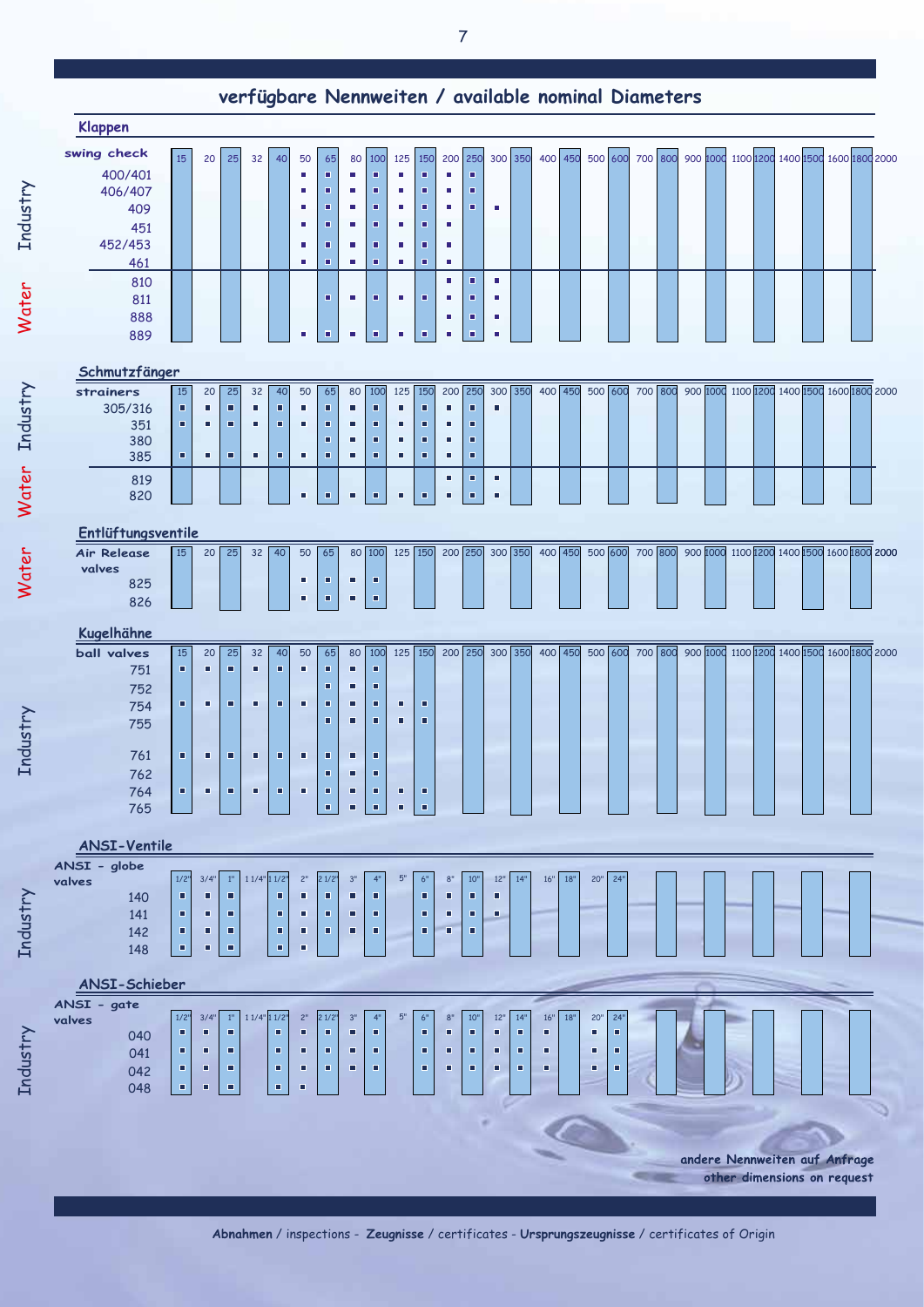|                 | ANSI-Rückschlagkl.                                |                      |                     |                            |                   |             |                   |                      |                   |                                |    |                                                          |                   |                                              |                    |                    |                         |     |                    |                    |  |  |  |  |  |
|-----------------|---------------------------------------------------|----------------------|---------------------|----------------------------|-------------------|-------------|-------------------|----------------------|-------------------|--------------------------------|----|----------------------------------------------------------|-------------------|----------------------------------------------|--------------------|--------------------|-------------------------|-----|--------------------|--------------------|--|--|--|--|--|
| <b>Industry</b> | ANSI - swing<br>check valves<br>490<br>491<br>492 | 1/2"<br>ш<br>п<br>π. | 3/4'<br>п<br>٠<br>٠ | $1^{\rm o}$<br>п<br>п<br>п | $11/4$ " $11/2$ " | п<br>п<br>п | 2"<br>٠<br>٠<br>ш | 21/2"<br>п<br>п<br>п | 3"<br>٠<br>٠<br>г | 4"<br>п<br>$\blacksquare$<br>п | 5" | 6"<br>$\blacksquare$<br>$\blacksquare$<br>$\blacksquare$ | 8"<br>п<br>п<br>п | 10"<br>$\blacksquare$<br>$\blacksquare$<br>п | 12"<br>٠<br>п<br>ш | 14"<br>п<br>п<br>п | 16"<br>$\Box$<br>п<br>п | 18" | 20"<br>п<br>ш<br>п | 24'<br>п<br>п<br>п |  |  |  |  |  |
|                 | ANSI-Schmutzfänger                                |                      |                     |                            |                   |             |                   |                      |                   |                                |    |                                                          |                   |                                              |                    |                    |                         |     |                    |                    |  |  |  |  |  |
|                 | ANSI - strainer                                   | $1/2$ "              | $3/4$ "             | $1^{\rm o}$                | $11/4$ " $11/2$ " |             | $2"$              | 21/2"                | 3"                | 4"                             | 5" | $6"$                                                     | 8"                | 10"                                          | 12"                | 14"                | 16"                     | 18" | 20"                | 24'                |  |  |  |  |  |
|                 | 390                                               | п                    | $\blacksquare$      | п                          |                   | п           | п                 | $\blacksquare$       | п                 | $\blacksquare$                 |    | $\blacksquare$                                           | г                 | п                                            | г                  |                    |                         |     |                    |                    |  |  |  |  |  |
|                 | 391                                               | п                    | ٠                   | п                          |                   | п           | ٠                 | п                    | п                 | $\blacksquare$                 |    | $\blacksquare$                                           | г                 | $\blacksquare$                               | п                  |                    |                         |     |                    |                    |  |  |  |  |  |
|                 | 393                                               | п                    | п                   | п                          |                   | п           | п                 | п                    | п                 | п                              |    | п                                                        | п                 | п                                            | п                  |                    |                         |     |                    |                    |  |  |  |  |  |
|                 | 394                                               | $\blacksquare$<br>о  | п<br>п              | п<br>п                     |                   | п<br>п      | ٠<br>п            | о<br>п               | п<br>п            | п<br>п                         |    | п<br>п                                                   | г<br>п            | п<br>п                                       | п<br>п             |                    |                         |     |                    |                    |  |  |  |  |  |
| <b>Industry</b> | 396<br>397                                        | о                    | п                   | п                          |                   | п           | п                 | п                    | г                 | п                              |    | п                                                        | п                 | п                                            | п                  |                    |                         |     |                    |                    |  |  |  |  |  |
|                 |                                                   |                      |                     |                            |                   |             |                   |                      |                   |                                |    |                                                          |                   |                                              |                    |                    |                         |     |                    |                    |  |  |  |  |  |
|                 | ANSI-Kugelhähne                                   |                      |                     |                            |                   |             |                   |                      |                   |                                |    |                                                          |                   |                                              |                    |                    |                         |     |                    |                    |  |  |  |  |  |
|                 | ANSI - ball valves                                |                      |                     |                            |                   |             |                   |                      |                   |                                |    |                                                          |                   |                                              |                    |                    |                         |     |                    |                    |  |  |  |  |  |
|                 |                                                   | $1/2$ "<br>п         | 3/4"<br>п           | 1 <sup>0</sup><br>п        | $11/4$ " $11/2$ " | п           | 2"<br>Ξ           | 21/2"<br>п           | 3"<br>п           | 4"<br>$\blacksquare$           | 5" | 6"<br>$\blacksquare$                                     | 8"<br>г           | 10"                                          | 12"                | 14 <sup>0</sup>    | 16"                     | 18" | 20"                | 24"                |  |  |  |  |  |
|                 | 740<br>741                                        | п                    | п                   | п                          |                   | п           | п                 | п                    | п                 | п                              |    | п                                                        | г                 |                                              |                    |                    |                         |     |                    |                    |  |  |  |  |  |
| Industry        | 744                                               | $\blacksquare$       | п                   | п                          |                   | п           | Ξ                 | п                    | п                 | п                              |    | $\blacksquare$                                           | г                 |                                              |                    |                    |                         |     |                    |                    |  |  |  |  |  |
|                 | 745                                               | п                    | п                   | п                          |                   | п           | п                 | п                    | п                 | п                              |    | п                                                        | г                 |                                              |                    |                    |                         |     |                    |                    |  |  |  |  |  |

andere Nennweiten auf Anfrage other dimensions on request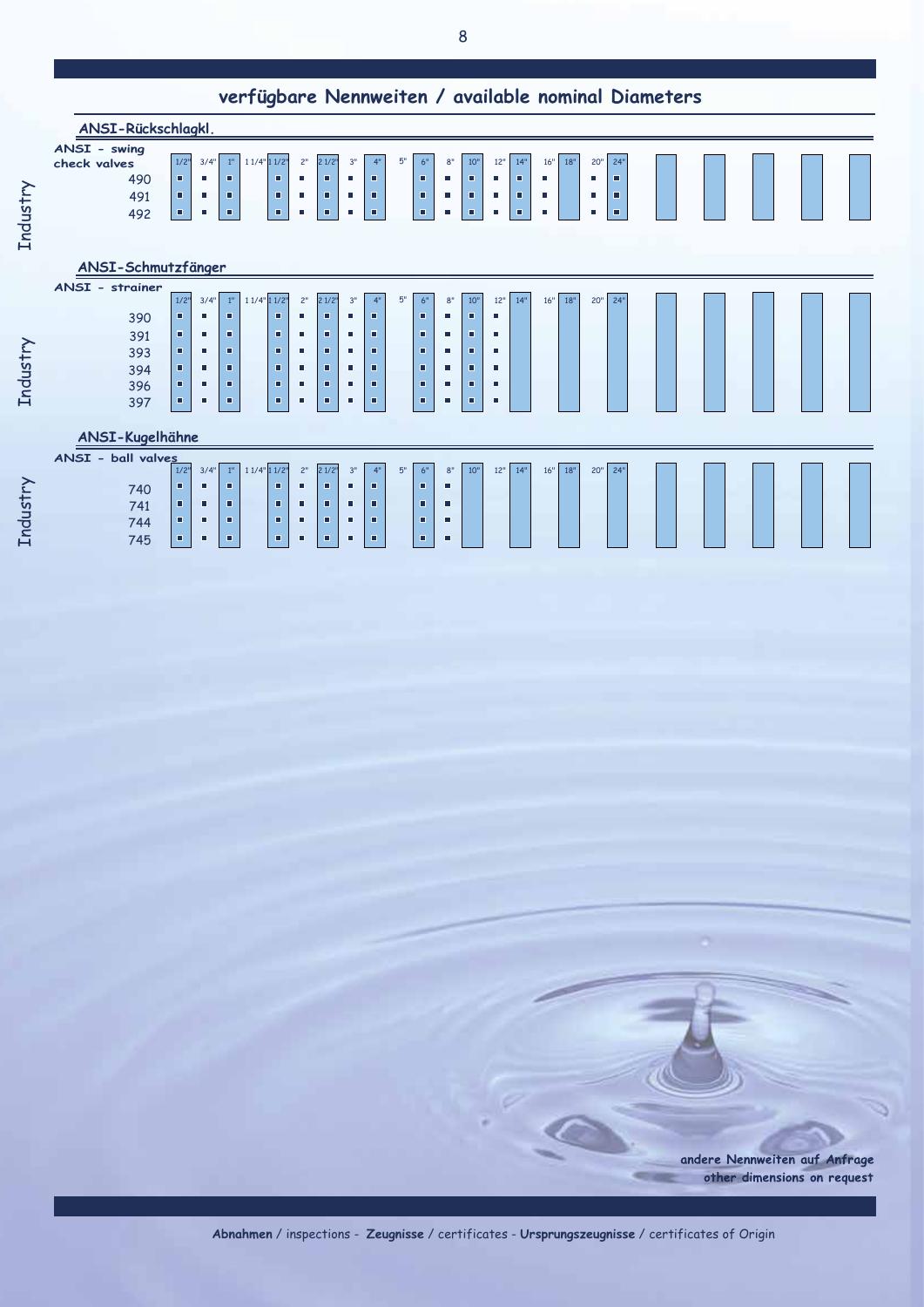| Absperrklappen |     |        |         |   |          |   |         |   |                |                 |         |            |         |            |   |   |  |   |   |   |           |   |  |                                                                           |
|----------------|-----|--------|---------|---|----------|---|---------|---|----------------|-----------------|---------|------------|---------|------------|---|---|--|---|---|---|-----------|---|--|---------------------------------------------------------------------------|
| butterfly      |     |        |         |   |          |   |         |   |                |                 |         |            |         |            |   |   |  |   |   |   |           |   |  |                                                                           |
| double         | 900 | 80 100 | 125 150 |   | 200 250  |   | 300 350 |   |                | 400 450 500 550 | 600 650 |            | 700 800 |            |   |   |  |   |   | п |           |   |  | 900 1000 1100 1200 1300 1350 1400 1500 1600 1800 2000 2200 2400 2600 2800 |
|                | 901 |        |         |   | п        | п |         | п | п              | п               |         | $\sim$ 10  | п.      |            | п | п |  | п |   | п | - E       | п |  |                                                                           |
|                | 902 |        |         | п | <b>D</b> | п | п       | п | $\blacksquare$ | ٠               | - C     | <b>COL</b> |         | <b>III</b> | п | п |  |   | п | п | <b>II</b> | п |  |                                                                           |
|                | 903 |        |         | п |          |   |         | п | п              |                 |         |            | п       |            | п |   |  |   |   |   |           |   |  |                                                                           |
|                |     |        |         |   |          |   |         |   |                |                 |         |            |         |            |   |   |  |   |   |   |           |   |  |                                                                           |
|                |     |        |         |   |          |   |         |   |                |                 |         |            |         |            |   |   |  |   |   |   |           |   |  |                                                                           |

| Absperrklappen       |   |        |     |     |     |                |     |     |   |         |     |     |   |         |   |         |   |   |   |   |   |    |  |  |                                                                           |  |  |
|----------------------|---|--------|-----|-----|-----|----------------|-----|-----|---|---------|-----|-----|---|---------|---|---------|---|---|---|---|---|----|--|--|---------------------------------------------------------------------------|--|--|
| butterfly            |   |        |     |     |     |                |     |     |   |         |     |     |   |         |   |         |   |   |   |   |   |    |  |  |                                                                           |  |  |
| triple               |   | 80 100 | 125 | 150 | 200 | 250            | 300 | 350 |   | 400 450 | 500 | 550 |   | 600 650 |   | 700 800 |   |   |   |   |   |    |  |  | 900 1000 1100 1200 1300 1350 1400 1500 1600 1800 2000 2200 2400 2600 2800 |  |  |
| 910                  | п | п      | п   | п   | п   | п              | п   | п   |   | п       | п   | п   | г | п       | п | п       | п | п | п | п | п | п  |  |  |                                                                           |  |  |
| 911                  |   | α      | п   | О   | п   | о              | п   | П   | ш | П       | п   | о   | п | о       | п | п       | п | п | п | п | п | п  |  |  |                                                                           |  |  |
| 912                  |   | α      | п   | П   | п   | п              | п   | п   | п | П       | п   | п   | п | п       | п | п       | п | п | п | п | г | п  |  |  |                                                                           |  |  |
| 913                  |   | о      | п   | П   | п   | п              | п   | п   | п | П       | п   | п   | п | п       | г | п       | п | п | п | п | п | п  |  |  |                                                                           |  |  |
| 915                  | ш | п      | п   | о   | п   | п              | п   | П   | п | п       | п   | п   | п | п       | п | о       | п | п | п | о | п | п  |  |  |                                                                           |  |  |
| 916                  |   | о      | п   | п   | п   | п              | п   | п   | п | п       | п   | п   | п | п       | п | п       | п | п | п | п | п | п  |  |  |                                                                           |  |  |
| 917                  | п | п      | п   | п   | п   | п              | п   | п   | п | о       | п   | п   | п | п       | п | п       | п | п | п | о | г | п  |  |  |                                                                           |  |  |
| 918                  |   | ш      | о   | □   | о   | п              | о   | П   | п | □       | п   | о.  | п | о       | п | п       | о | □ | о | о | п | Ω  |  |  |                                                                           |  |  |
| 920                  |   | α      | п   | п   | п   | п              | п   | п   | п | П       | п   |     | п | п       | п | п       | п | п | п | о | П | п  |  |  |                                                                           |  |  |
| 921                  | о | о      | П   | О   | П   | п              | п   | П   | п | П       | п   | п   | п | п       | п | п       | п | п | п | п | п | п  |  |  |                                                                           |  |  |
| $922$ $\blacksquare$ |   | о      | о   | о   | о   | п              | п   | о   | П | п       | п   | п   | п | п       | п | п       | о | о | п | о | г | п  |  |  |                                                                           |  |  |
| 923                  |   | о      | о   | п   | п   | п              | о   | п   | п | п       | п   | п   | п | п       | П | п       | Ξ | п | п | п | г | п  |  |  |                                                                           |  |  |
| 926                  |   | □      | П   | п   | о   | п              | П   | п   | п | П       | п   | п   | п | о       | г | п       | п | п | п | п | г | п  |  |  |                                                                           |  |  |
| 927                  |   |        | п   | п   | П   | п              | п   | П   | п | П       | п   | п   | п | п       | п | п       | п | П | п | П | п | п  |  |  |                                                                           |  |  |
| 928                  |   | о      | П   | о   | п   | $\blacksquare$ | п   | п   | П | п       | п   | п   | п | о       | п | п       | п | п | п | п | п | п  |  |  |                                                                           |  |  |
| 929                  | п | □      | п   | о   | П   | $\blacksquare$ | п   | п   | п | П       | п   | п   | п | п       | п | п       | П | п | п | п | п | п  |  |  |                                                                           |  |  |
| 930 .                |   | п      | П   | П   | П   | п              | п   | П   | П | П       | п   | п   | п | о       | п | п       | П | П | П | п | п | п  |  |  |                                                                           |  |  |
| 931                  | П | п      | п   | п   | п   | п              | п   | П   | п | П       | п   | п   | п | п       | п | п       | п | п | п | п | г | п  |  |  |                                                                           |  |  |
| $932$ $\blacksquare$ |   | о      | П   | п   | П   | п              | п   | п   | П | П       | п   | п   | П | п       | п | п       | П | о | п | п | п | п  |  |  |                                                                           |  |  |
| 933                  | О | □      | П   | п   | П   | п              | п   | п   | П | П       | п   | п   | п | п       | г | п       | г | п | п | о | г | Π. |  |  |                                                                           |  |  |

andere Nennweiten auf Anfrage other dimensions on request

**COLOR**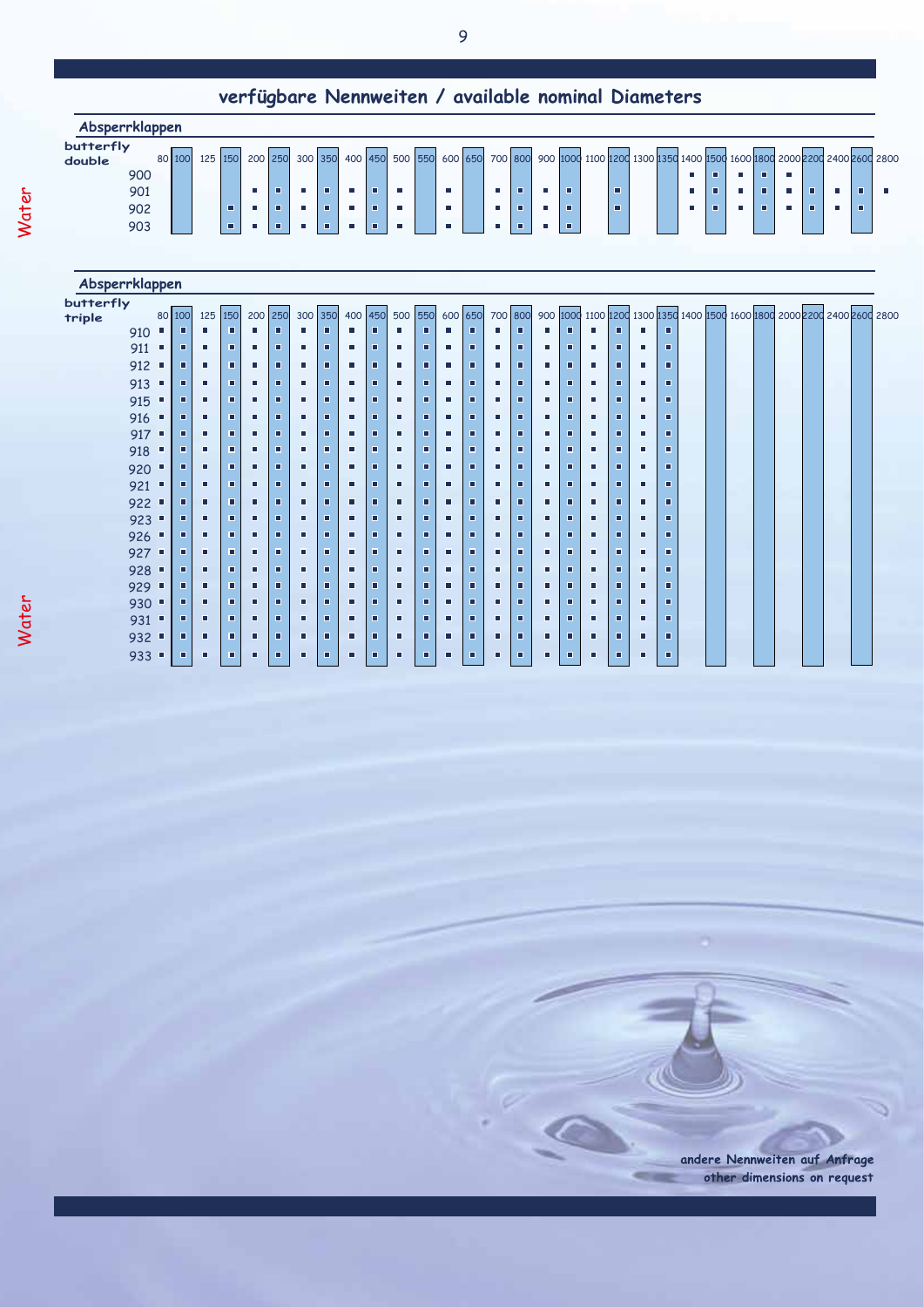**Special executions - Modifications - Specials**

**Umbau Ventile PN16-40 Ausführung TA-Luft (federbelastete Stopfbuchse)**  Modification for globe valves execution spring loaded gland - TA Luft

**Umbau Schieber PN10-40 Ausführung TA-Luft (federbelastete Stopfbuchse) und ISO-Flansch** Modification for gate valves execution spring loaded gland TA Luft and ISO-flange

**Aufbau und Vorbereitung von Endschaltern bei Schiebern mit außenliegender Spindel, Endschalter nicht enthalten**  Mounting and preparation of limit switches for gate valves with outside stem, limit switches not included

**Hubanzeige bei Ventilen** Position indicator for globe valves

**Dichtflächen nach DIN EN 1092-1, Form B2, C, D, E, F** flange working acc. to DIN EN 1092-1, Form B2, C. D, E, F







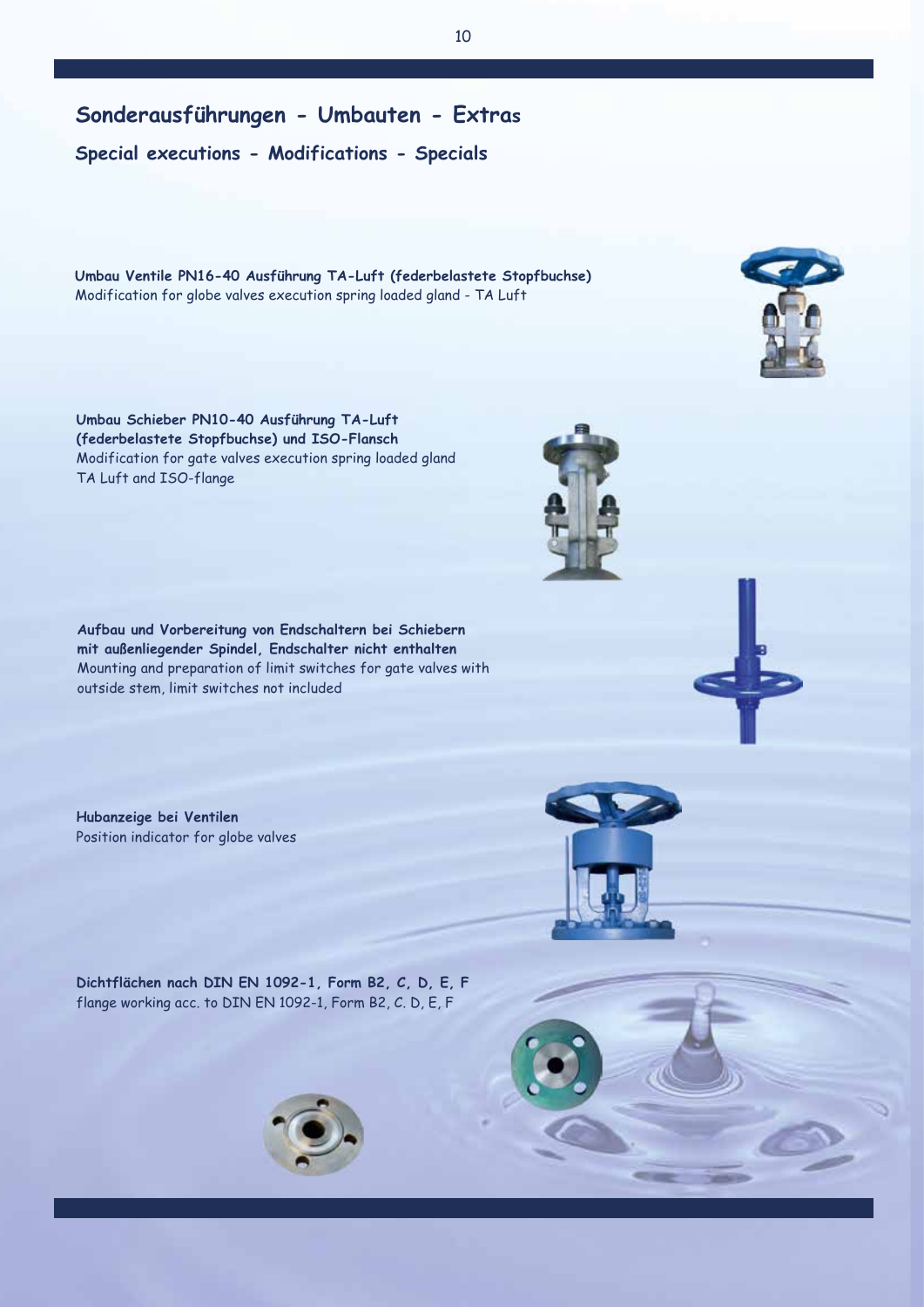**Sonderausführungen - Umbauten - Extras**

**Special executions - Modifications - Specials**

**Anfertigung von Siebeinsätzen in verschiedenen Ausführungen**  Producing of screens in different executions

**Kettenräder mit Führungsbügel in GJL-250 für Rundgliederketten 5 und 6mm / DIN766**  Chain wheels with guiding-bow in cat iron for round chainlinks 5 and 6 mm / DIN766

**Drosselkegel bei Ventilen**  Throttling plug for globe valves

**Feststellschraube bei Ventilen**  Lockscrew for globe valves









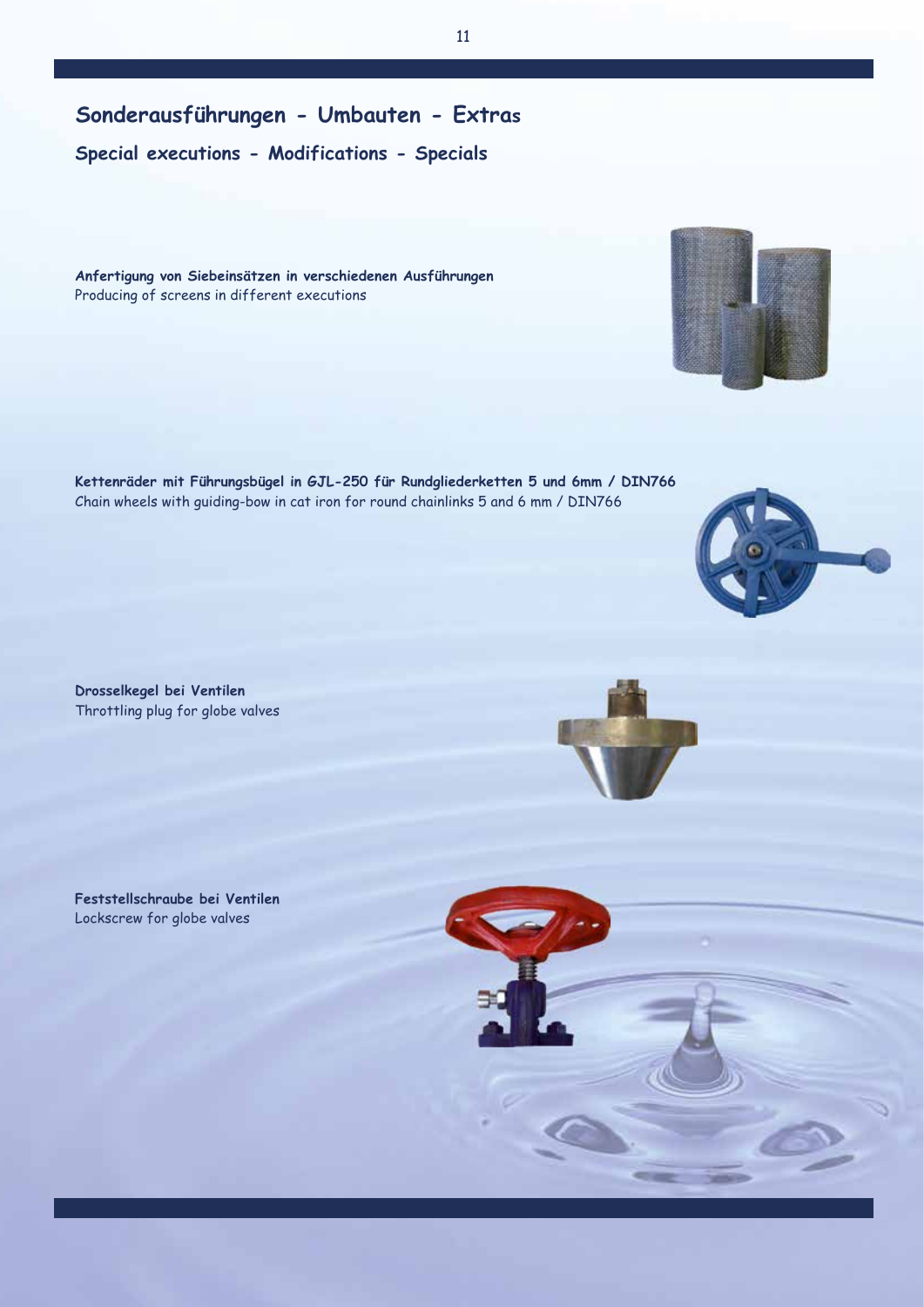## **Das Unternehmen**

## **The Company**

**Die Firma Fromme Armaturen GmbH & Co. KG wurde 1982 gegründet und liefert Qualitätsarmaturen überwiegend aus Feinguss nach DIN- und ANSI-Norm. Der Anwendungsbereich estreckt sich dabei von der industriellen Anwendung bis zur Wasser- und Abwassertechnik.**

**The company Fromme Armaturen GmbH & Co. KG has been established in 1982 and delivers quality valves, maily our of presision casting acc. to DIN and ANSI norm. The application area covers the industrial use up to water and waste water engineering.**



**Durch unsere eigene Werkstatt mit geschultem Personal kann auf individuelle Kundenwünsche eingegangen und spezielle Ausführungen und Automatisierungen angefertigt bzw. nachgerüstet werden.**

**Through an own workshop with trained personal we can agree to individual client wishes and special designs and automations can be manufactured and/or retrofitted.**





**Das gesamte Betriebsgelände in Haverlah hat eine Grundfläche von ca. 10.000 m². Hierauf befinden sich ein Bürogebäude, eine Werkstatt sowie Lagerhallen von ca. 2.000 m². Das Hochregalager mit 1500 Palettenstellplätzen garantiert Ihnen, dass die richtige Armatur, zum richtigen Zeitpunkt an den richtigen Ort geliefert wird.**

**The complete company site in Haverlah covers about 100.000 sq.ft., including an office building, a workshop as well as warehouse of about 20.000 sq.ft.. The high shelve warehouse with 1500 pallet spaces guarantees that the right valve will be delivered to the right place at the right time.**



**Nach eigenen Konstruktionszeichnungen und eigenen Modellen werden die Armaturen bei unseren Kooperationspartnern unter ständiger Qualitätskontrolle produziert. Zusammen mit unserem Tochter-unternehmen F&M Armaturen Vertriebs GmbH ist die Unter-nehmensgruppe Fromme Armaturen einer der führenden Armaturenimporteure Deutschlands. The valves are manufactured according our own construction** 

**drawings and own models at the factories of our cooperation partners under continuous quality control. Together with our daughter company F&M Armaturen Vertriebs GmbH the business group is one of the leading valve importers of Germany.**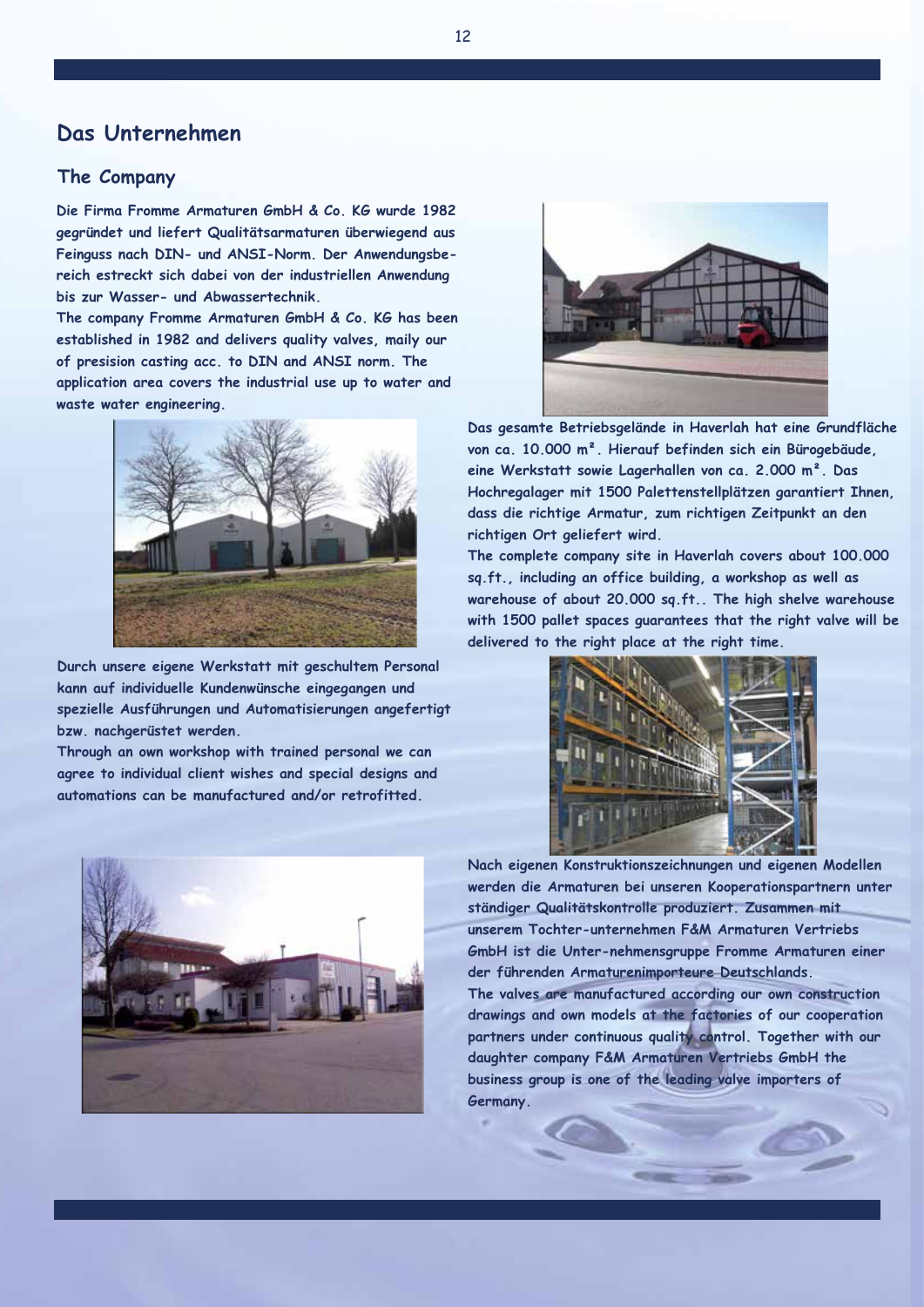# Zertifikate / Certificates

| CERTIFICAT         | <b><i>Videoma Sand</i></b>                                                                                                                                                                                                                       |                                                                                                                                                                                                                                  |                                         |                                                                    | <b>CERTIFICATE</b>                                               |                                          |
|--------------------|--------------------------------------------------------------------------------------------------------------------------------------------------------------------------------------------------------------------------------------------------|----------------------------------------------------------------------------------------------------------------------------------------------------------------------------------------------------------------------------------|-----------------------------------------|--------------------------------------------------------------------|------------------------------------------------------------------|------------------------------------------|
| ٠                  | CERTIFICATE                                                                                                                                                                                                                                      |                                                                                                                                                                                                                                  |                                         | No. GF1.1(T)-TA-07-0018                                            |                                                                  |                                          |
|                    |                                                                                                                                                                                                                                                  |                                                                                                                                                                                                                                  |                                         | For compliance with the technical requirements in import of :      |                                                                  |                                          |
|                    | The Certification Body of<br>TÜV SÜD Industrie Service GmbH,                                                                                                                                                                                     |                                                                                                                                                                                                                                  |                                         | TA-Luft 2002, Sec. 5.2.6.4                                         |                                                                  |                                          |
| <b>CERTIFICADO</b> | a Notified Body of the Pressure Equipment Directive (PED),<br>certifies that                                                                                                                                                                     |                                                                                                                                                                                                                                  |                                         | VDI 2440 Nov. 2000, Sec. 3.3.1.3                                   |                                                                  |                                          |
|                    | Hubei Yufeng Valve Group Co., Ltd.                                                                                                                                                                                                               | <b>Test Report:</b>                                                                                                                                                                                                              | LT0764074                               | Date:                                                              | March 5, 2008.                                                   |                                          |
| ٠                  | No.2 South Lake Second Road,<br>South Lake Industrial Park, Huanggang City,<br>Hubel Province 438000, P.R.China                                                                                                                                  | Client / Purchaser:                                                                                                                                                                                                              |                                         | Fromme Armaturen GmbH & Co.KG.                                     | Hauptstrasse 12, D-38275 Haverlah, Germany.                      |                                          |
| <b>СЕРТИФИКАТ</b>  | implemented, operates and maintains a quality.<br>assurance system as described in the Pressure Equipment.<br>Directive 97/23/EC Arines III. Module H                                                                                            | Manufacturer, Address:                                                                                                                                                                                                           |                                         | Suzhou FLEU Valve Co., Ltd.,<br>Wellang City, 21520 Suzhou, China. | No. 9 Huaguang Road, Wujiang Economic Dev. Area,                 |                                          |
|                    | for the scope of                                                                                                                                                                                                                                 | The valve scaling system was checked in regard of fulfillment of the hermelical criteria of 1.3 - 10" mbsr - 1/                                                                                                                  |                                         |                                                                    |                                                                  |                                          |
| ٠                  | design, manufacture of                                                                                                                                                                                                                           | (s - m) by using a Helium Mass Spectromate).                                                                                                                                                                                     |                                         |                                                                    |                                                                  |                                          |
| 部                  | ball valves (max. PN50, DN200)<br>gate valves (max.PN160, DN603)                                                                                                                                                                                 | Test Requirement / Test Result:                                                                                                                                                                                                  |                                         |                                                                    |                                                                  |                                          |
| 鴣<br>씷<br>鲸        | globa valves (max. PN100, DN200)<br>check valves (max, PN50, DN200)<br>Y-strainers (max. PN40, DN300)                                                                                                                                            | Type Designation:                                                                                                                                                                                                                | <b>Ball Valve</b><br>G28 DN 15<br>PN 40 | <b>Ball Valve</b><br>G27 DN 25<br>PN 40                            | <b>Bell Value</b><br>G 28 DN 50<br>PN 40                         | Ball Valve<br>G 28 DN 80<br><b>PN 46</b> |
|                    | The audit with the report number Q-PRC-PED-5010242487-001-15                                                                                                                                                                                     | Nominal Diameter<br>Nominal Pressure                                                                                                                                                                                             | DN 15 PN 40                             | DN 25 PN 40                                                        | <b>ON 50 PN 40</b>                                               | DN 83 PN 40                              |
| ٠                  | proves that the quality sesurance system fulfils the FED requirements.                                                                                                                                                                           | Type of Ball Valve                                                                                                                                                                                                               |                                         |                                                                    | 2-Piece, Flanged End, Ball Valve                                 |                                          |
|                    | Remore: Casselladeer of the fluidy in accordance with Aricle 13 of Directive 2014/68/81/                                                                                                                                                         | Sealing System:                                                                                                                                                                                                                  |                                         |                                                                    | Double Stem Sealing                                              |                                          |
| CERTIFICATE        | The manufacturer is authorized to provide the pressure opupment.<br>produced within the scope of the assessed quality assurance system with                                                                                                      | Test Temperature/ Test<br><b>Duration:</b>                                                                                                                                                                                       |                                         |                                                                    | <b>RT / 24hr</b>                                                 |                                          |
|                    | the following Notified Body number.                                                                                                                                                                                                              | Starn Size:                                                                                                                                                                                                                      | (0 14 mm                                | $@18$ mm                                                           | @ 22 mm                                                          | (3 28 mm                                 |
|                    | $C \in 0036$                                                                                                                                                                                                                                     | Stern Designation:                                                                                                                                                                                                               | 10,000                                  | 10,000                                                             | 10,000                                                           | 10,000                                   |
| ٠                  | Certificate No.: DGR-0038-Q6-1157-15                                                                                                                                                                                                             | Switching Cycles (fri):<br><b>Giment</b>                                                                                                                                                                                         | 1.79.10 <sup>4</sup>                    | 1.01.16 <sup>4</sup>                                               | $7.40 - 10^{7}$                                                  | $0.85 - 10^{7}$                          |
|                    | week and August 12". 2017<br>primated that annual juination of quality hand more performed basements to<br>Mannheim, November 09", 2015<br><b>MOREAL HORN BALL FIELD</b><br>TIM SCO makesma through Division<br>HENDI 383119<br>Prementation 130 | The Valve Scaling System is at compliance with the above mentioned requirements. The leaf and the<br>classification is based on a type approval and does not instude. The factory inspection,<br>(Place, Date)<br>Taipoi, Taiwan |                                         |                                                                    | <b>TUV Rheinland Taiwan Ltd.</b><br>Industrial Services Division |                                          |
| ZERTIFIKAT         | v49-521 38 55.54<br><b>Abbad Muschan</b><br>Fax:<br>a mail darkra preighen issid its<br>Geines<br><b>TOV<sup>+</sup></b>                                                                                                                         | 2008-April-15                                                                                                                                                                                                                    |                                         |                                                                    | <i><u><i><u><i><u>L'monte</u></i></u></i></u></i>                |                                          |
|                    | TOV EUC relates Selvices PED-QA Carificators Barb Girmany                                                                                                                                                                                        |                                                                                                                                                                                                                                  |                                         |                                                                    | Thomas Fuhrmann (Division Director)                              |                                          |

|              |                                                                                                                                                                                   | <b>LGA QualiTest Gr</b><br>Sanitär- und Abso                       |
|--------------|-----------------------------------------------------------------------------------------------------------------------------------------------------------------------------------|--------------------------------------------------------------------|
|              | <b>ZERTIFIKAT</b>                                                                                                                                                                 | 長江市<br><b>INFINITION</b><br>Swiftstart each Dill Thirdid           |
| <b>DEKRA</b> |                                                                                                                                                                                   | Prüfbericht<br>NY. TORRING OF A<br>Datum: 02.06.2008               |
|              |                                                                                                                                                                                   | Auftraggeber:                                                      |
|              | ISO 9001:2008                                                                                                                                                                     | Francis Arnatures C<br><b>Keammale 12</b><br>202215-HamerBah       |
|              | DEKRA Certication GmbH beacheringt Nermit, casa cas Unternahmen<br>Fromme Armaturen GmbH & Co. KG<br>F & M Armaturen Vertriebs GmbH                                               | <b>Inhalt des Aufbrages</b>                                        |
|              | Zertifizierter Bereich:<br>Fromme Armaturen Gimbri & Co. KO-<br>Einkauf. Verkauf. Service und Modifizierung von Industrieschüteren                                                | Typpschung von Rock<br>DIN EN 12050-A<br>einochlieblich nation     |
|              | F.A.M.Armaturen Vertrade GrebH.<br>Einhauf. Verkauf und Service von Industriesmisturen.                                                                                           | Primaticke:                                                        |
|              | Zertifizierter Standorie:<br>D-38275 Haverlak, Hauptstraße 12; Frontena Annaturen Gribhl & Co. RIS-<br>IS-75230 Knotcheim, Marki-Meitart-Straße 16. F & M Annassen Versiebs Gmp/F | RickFusevorNinderer:<br>DN 50, DN 65, DN 80<br><b>CN1180</b>       |
|              |                                                                                                                                                                                   | Zusammenfinisung                                                   |
|              |                                                                                                                                                                                   | Alla Aritorderungen ar                                             |
|              | ain Qualitätemanagementsystem antsprechend der oben genahnten Norm eingefluhrt hat und                                                                                            | Ardagen:                                                           |
|              | aufrachterhält. Der Nachweis wurde mit Auditsenzte Nr. A14111107 erbracht.<br>Deses Zentikat ist götig vom 11.05.2018 bis 06.03.2018<br>Zertifikata Registrier-Nr.: 100103042/4   | 12 Zwichtlungen<br>1 Datenblatt                                    |
|              | <b>DAkkS</b><br><b>b</b> occas                                                                                                                                                    | Deser Prüfbenote ist (<br>39. Juni 2013.                           |
|              | <b>Ma lational Co</b>                                                                                                                                                             | <b>Closer Prüfbanklit ersi</b><br>Nr. 7381318-01.                  |
|              | DEXRA Carolicaton GrebH Studgart, 11:05.2015                                                                                                                                      | In the auto barbail Fully spread                                   |
|              | 15000 Carl Roger Deal 11 Northern Ford C 15 10 10 Min 14 14 14 14 15 16 16 17<br>Santa 1 cort 1                                                                                   | <b>ABA Busified Broad + 70x1</b><br>THE FED-CO RET STOR, COST & PG |
|              |                                                                                                                                                                                   |                                                                    |

mbili<br>cheidelechnik de (m)' (humana non<br>Germa Francia non non<br>Limit Limit

---

salam Vorwort

: Typ 409<br>0, CM 109, CM 125 und

nn,

ping ba

Mid-ADJ ADJ Folk Raw

onton Chemistrian<br>Massaching - Descoration II - Philippine - Descontinue paul Alexand, 198 (198<br>Gerti Palis III - Alex politician - Descontinue Parties Correlation<br>Gerti Palis III - Alex politician - Michael Alexandropean

Framme Annataren Gmart & Co. KG<br>Hauptmalle 12<br>36273 Havenin

Test report<br>No.738131411a<br>Onte: 08.09.398

 $\triangleq \frac{\text{rowstrained}}{\text{IGAD}}$ 

Contents of order: Type test of non-return-valves ap<br>DIN EN 12090-4<br>Including national farmword .<br>Seting to

Test samples: Non-situra volves Type 409<br>DN 50, DN 65, DN 90, DN 100, DN 125 and<br>DN 150

Summary: All resume ment fulfilled.

**Basi** 12 Drawings<br>1 Distances

This test report is valid until<br>30. June 2013

This test report replaced the USA test report<br>no 7381316-01

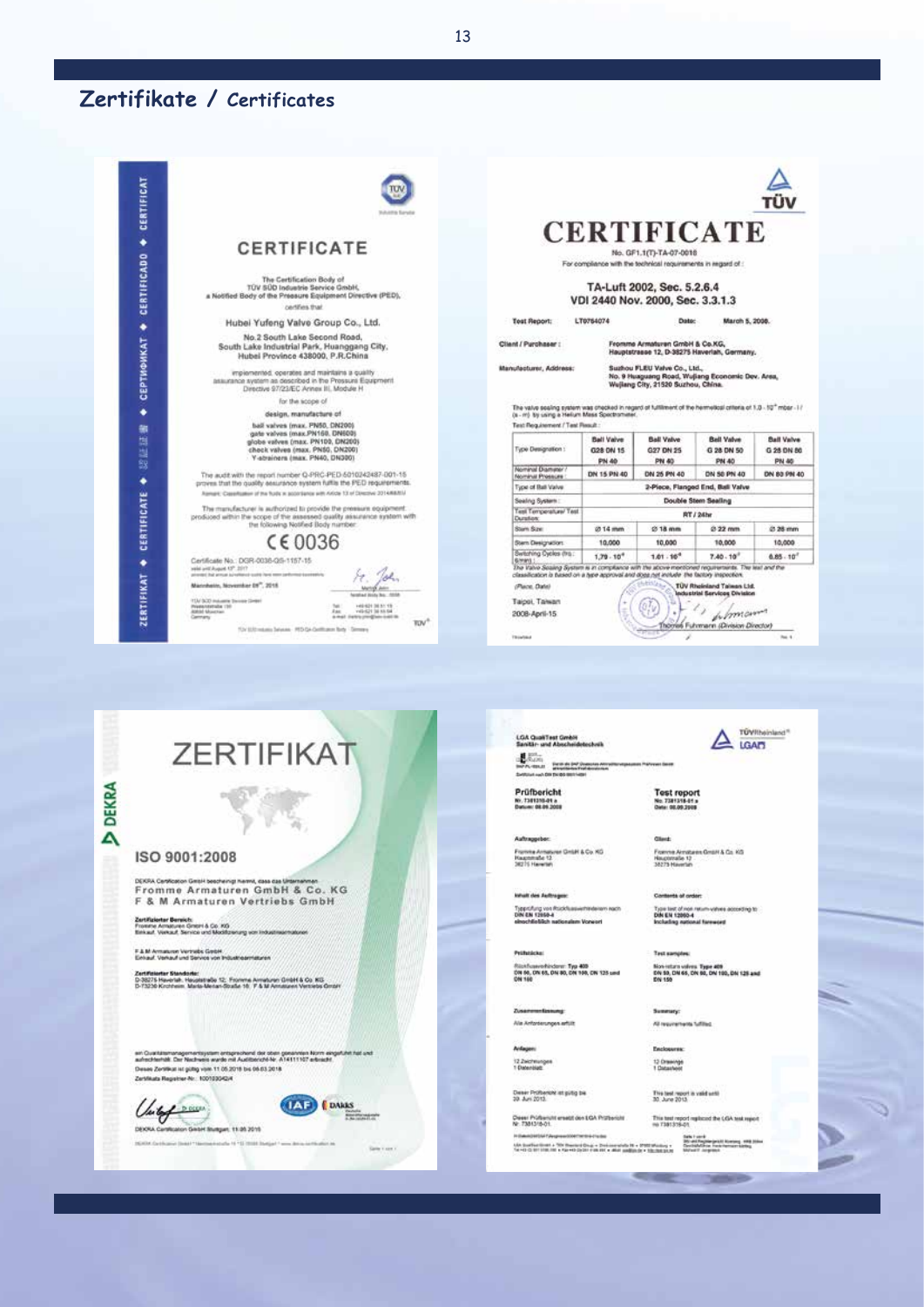# Zertifikate / Certificates



Achtung: Anbringung der EAC-Typenschilder gegen Berechnung. Preise auf Anfrage. Caution: attaching the EAC Nameplates against Calculation. Price on request.

**CARLY PAST D** 

# EAC

## ТАМОЖЕННЫЙ СОЮЗ

#### ДЕКЛАРАЦИЯ О СООТВЕТСТВИИ an a Parama

### **Закавиль** Обмество с отравня

ОГРН: 1070025014153<br>Место назвавания и финтенский адрес: России, 18200. Психоски область, город Великис Луан, просхо<br>Легина, для М.<br>Телефон - 79361137581, финт - 79560137381, адрес завестринной печена гіспендірхайль.

- 
- в дина геогрального даректора Шишкиноой Марина Андгельция).<br>2000 года в филм состояние постояние расположение денарят записал создание состояние составляет

лавдают, что Арагура премышленна трубородствах можной сигадем вариант в приховании 30 Г на слоэк<br>после под старативно по деревниками продолжения с состоит прировения от проходитель 30 Г на слоэк<br>после под далековом). По

Именением: «Главок Алемана Goddi & Co. KG» (декальноголовные состасно перечно в пролитение № 2

# on concentration a party-recent superior the number 21, 19275 Havebal, Typeraman<br>Mercurian and Control and Control and Control Havebal, Typeraman<br>Templom +09405 SMS (MSS) I, passe: +09 (05 SMS 13841).

mid area

Ke THEST TC: SHI

#### Construct manyor.

оветвететвует требованиям технического регисанта Такоженията союза «О бекнисанств наших в<br>оберданиями» (ТР ТС 010:2011), ута Ренизием Коннесии Гаможенията союза от 18 сепября 2011 года № 821

- -
- 
- 
- 
- Декларания в соколетатели принята на основание:<br>1. Околония и Сенналонтъ, компания<br>2. Околония и окружентари.<br>2. Проектной документари.<br>4. Проектной документари.<br>2. Декументов, подторжение малофрикано сигараласти и окрасн

иканительния информации<br>онлисе дригуры в упаконы органрития – интернетал согласно эксплуатационной документники на<br>органое извенуе Навиченный орон службы и сред лаботами интернетия – откласно эксплуатационной<br>ументалия на  $\begin{minipage}{0.9\linewidth} \textbf{Answer:} \begin{minipage}{0.9\linewidth} \textbf{1} & \textbf{1} & \textbf{1} & \textbf{1} & \textbf{1} & \textbf{1} & \textbf{1} \\ \textbf{1} & \textbf{1} & \textbf{1} & \textbf{1} & \textbf{1} & \textbf{1} & \textbf{1} \\ \textbf{1} & \textbf{1} & \textbf{1} & \textbf{1} & \textbf{1} & \textbf{1} & \textbf{1} \\ \textbf{1} & \textbf{1} & \textbf{1} & \textbf{1} & \textbf{1} & \textbf{1$ 



M.A. illegarenni<br>november 1990 (1991)<br>november 1990 (1991)

**Contract Contract Contract Contract Contract Contract Contract Contract Contract Contract Contract Contract Contract Contract Contract Contract Contract Contract Contract Contract Contract Contract Contract Contract Contr** 

## **CONSTRUCT SOMETIME SECRETARY OF CONSTRUCTIONS AND A DEMOCRATIONS**

 $14$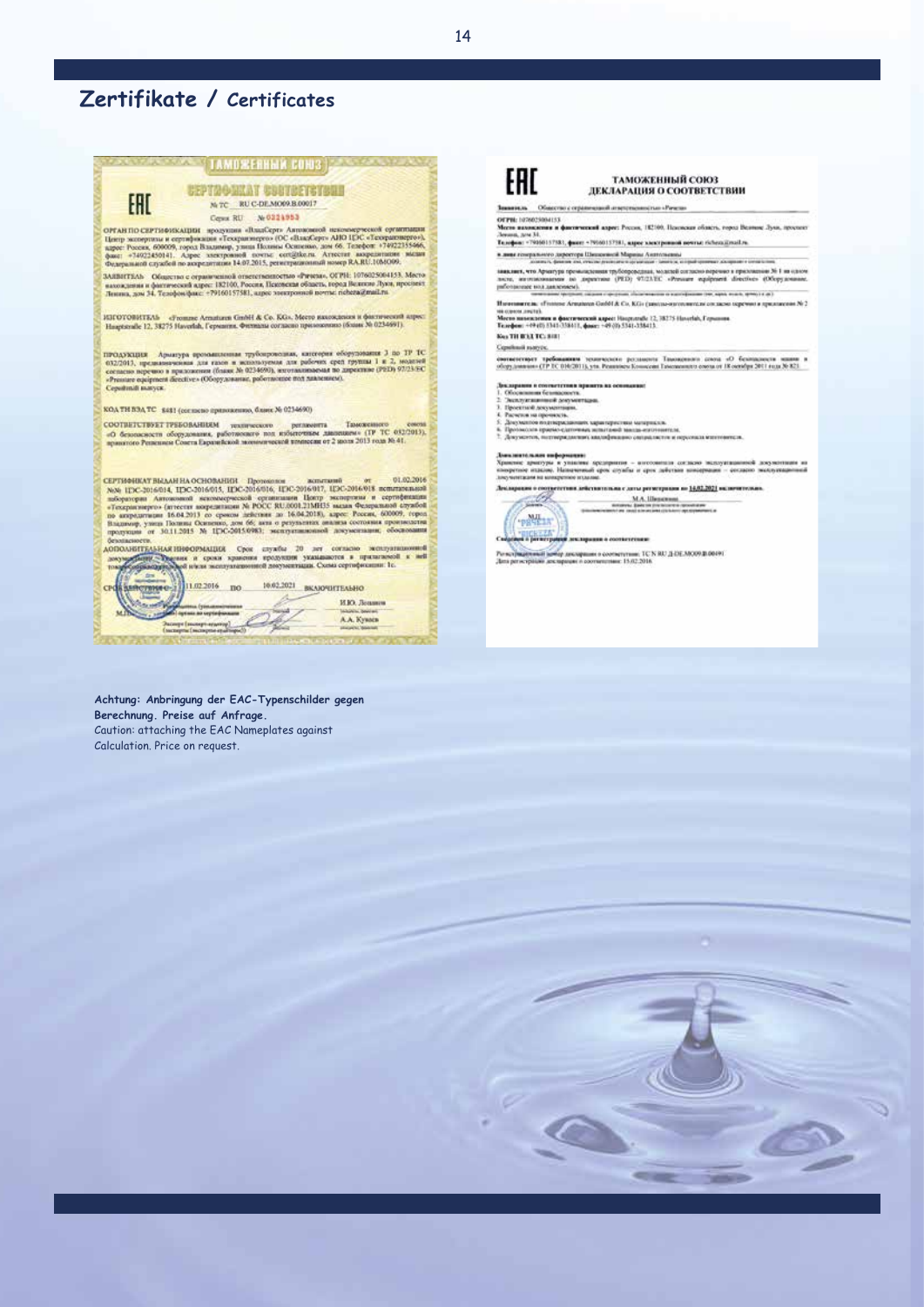